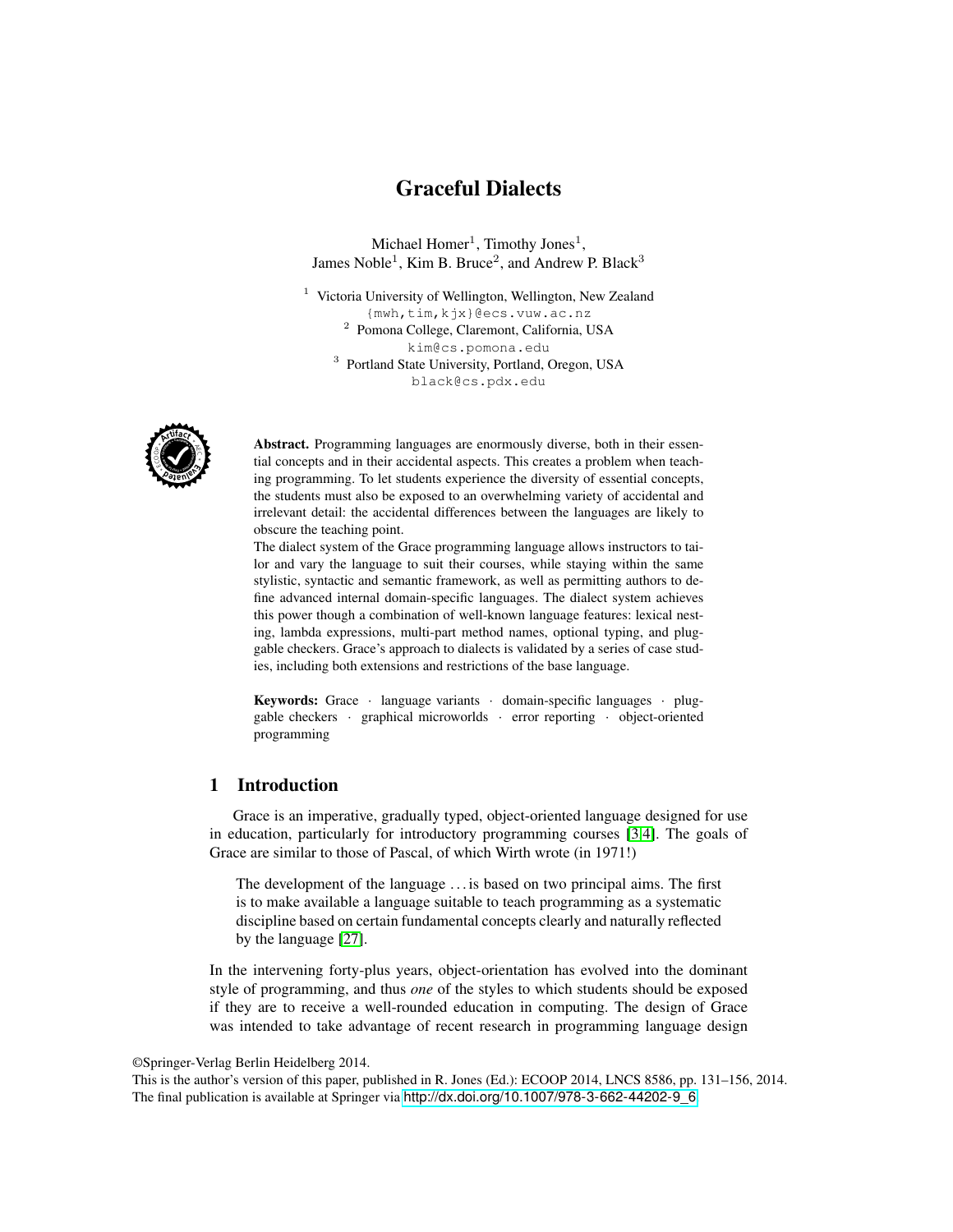to create a syntactically and conceptually simple language that could be used to teach the fundamental concepts of object-oriented programming. The focus of the language design was on consolidation of known features, rather than on innovation.

Grace supports a variety of approaches to teaching programming, including objectsearly, objects-late, graphics-early, and functional-first. Grace makes it possible to teach courses using dynamic types or static types, to start with dynamic typing and then gradually move to static typing, or to do the reverse, without having to change to another language with a different syntax, semantics, IDE, and libraries.

This paper describes Grace's dialect system, which we introduced to support this variety. A *dialects* is package of extensions to and restrictions on the core Grace language that can be used for all or part of a program. A dialect can restrict access to some language features, replace existing functionality, and create new constructs and control structures. We show how we have built this system for dialects entirely out of existing well-known features, found both in Grace and in other languages; both the semantics of a dialect and the code that implements it are defined in core Grace.

In adding dialects to Grace, we intend to allow an instructor to use a succession of language variants tailored to the students' stage of learning and to the instructor's course design. The idea of a succession of teaching languages was introduced in SP/k [\[12\]](#page-24-1), and revived in DrScheme [\[8\]](#page-23-2) (now Racket) as "language levels". Language levels demonstrated the benefits of limiting the student programming language to the concepts that they have already learned, and excluding the features that they don't yet know about.

Because we expect different courses using Grace to use different approaches to teaching programming, we do not want to provide only a single sequence of dialects, as in Racket. Rather, we envisage a directed graph of such dialects — indeed, we hope that instructors, tutors, and course designers will be able to create custom dialects to suit their individual approaches to teaching. To make this hope realistic, we took care to ensure that defining a dialect requires nothing more than programming with ordinary Grace constructs. Instructors do not have to learn a new macro language, or generate code, or engage with the whole panoply of "professional" language building tools, like lexers, parsers, typecheckers, interpreters, and compilers. To keep the Grace language itself small and simple, we also tried to minimise both the number and the complexity of the features that we added to support dialects. As a consequence, Grace's dialect mechanism is limited in power: Grace dialects cannot implement a language with a completely different syntax or underlying semantic model. For our intended audience, we see this as an advantage.

The contributions of this paper are a description (in Sect. [3\)](#page-6-0) of Grace's dialect mechanism: a system that extends (through libraries) and restricts (using pluggable checkers) the language available to a program module. The dialect system is made possible by some key features of Grace — lexical nesting, lambda-expressions, multi-part method names, and optional typing, which are described in Sect. [2.](#page-2-0) We demonstrate the power of this approach to dialects by presenting a range of case studies: dialects that define a graphical micro-world inspired by Logo (§ [4.1\)](#page-8-0), implement assertions and design by contract (§ [4.2\)](#page-10-0), require explicit type annotations (§ [4.4\)](#page-13-0), suggest fixes to students who make simple errors  $(\S 4.6)$  $(\S 4.6)$ , support the writing of other dialects  $(\S 4.3)$  $(\S 4.3)$ , and perform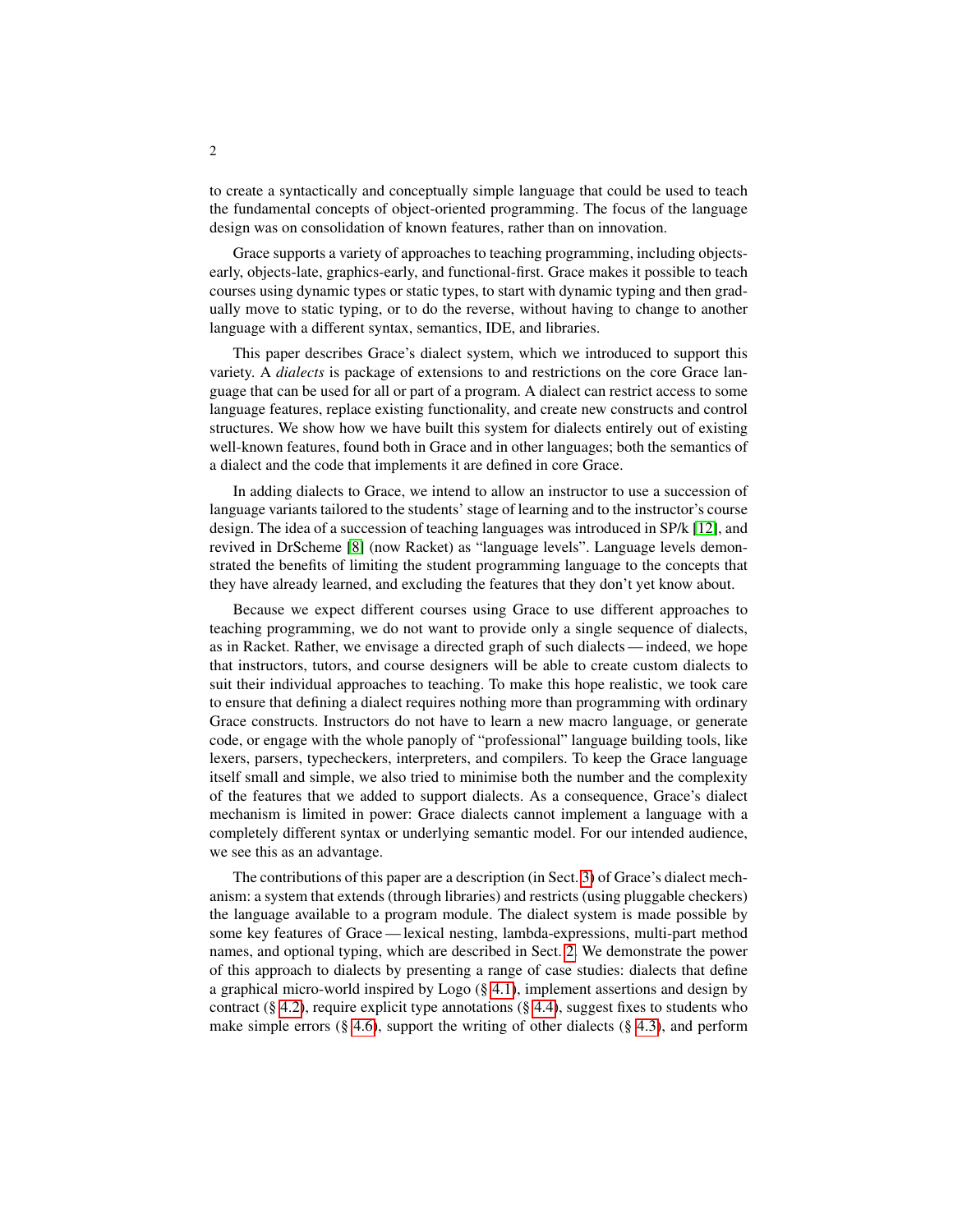static type-checking (§ [4.5\)](#page-14-0). Section [5](#page-16-1) discusses alternatives and extensions to our design; Section [6](#page-19-0) compares Graceful dialects to a range of related work.

# <span id="page-2-0"></span>2 Grace in a Nutshell

This section introduces the core of the Grace programming language; it provided a basis for Sect. [3,](#page-6-0) which describes the elements that we added to support dialects.

Objects. A Grace object is created using an object constructor expression; each time the object constructor is executed, it creates a new object. Here is an example

```
object {
  def name = "Fido"
  var age := 2method say(phrase : String) {
    print "{name} says: {phrase}"
  }
  print "{name} has been born."
}
```
This object contains a method (say) and two fields; **def** name defines a constant (using "="), while **var** age declares a variable, whose initial value is assigned with :=. Variables can be re-assigned, also with  $:=$ . When an object constructor is executed, any code inside its body is also executed, so the above object constructor will have the side effect of printing "Fido has been born." when the object is created. This example also shows that strings can include expressions enclosed in braces: the expression is evaluated, converted to a string, and inserted in place of the brace expression.

Of course, to be useful, the object created by executing an object constructor typically needs to be bound to an identifier, or returned from an enclosing method. For example,

```
def fido = object {
  ... code from above example ...
}
fido.say "Hello"
```
will create an object and bind it to the name fido, and then *request* the say method on that object. This will print "Fido was born." and then "Fido says: Hello". Grace uses the term "method request" in preference to "message send", because "sending a message" might easily be misinterpreted as referring to a network message. We prefer "request" over "call" to recognise that the receiver must cooperate in responding to the request.

Program Structure. Every file containing a Grace program is considered to be surrounded by **object** { ... }. This means that top-level declarations actually declare fields and methods in an anonymous object, which we call the *module object*. When a file is run, it is the constructor of this module object that is executed; this has the effect of running any code written at the top level of the file. Module objects have access to Grace's standard prelude, which defines the language's basic objects (numbers, strings, booleans, etc.), control structures, and methods.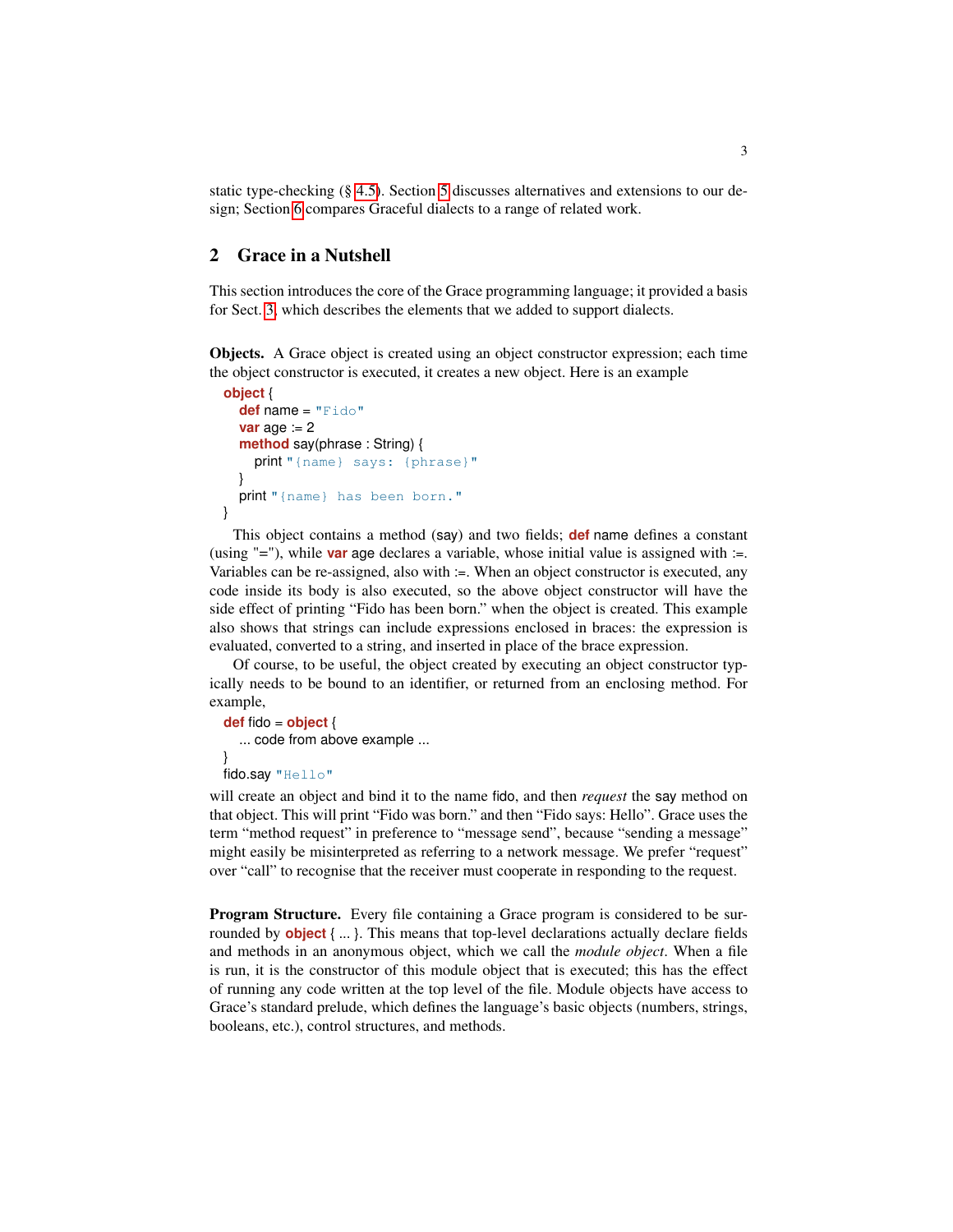Object constructors can be nested inside other objects or methods. Method requests without an explicit receiver are resolved in the lexical scope, finding a valid receiver in one of the surrounding objects. In the case of ambiguity, the programmer must resolve the receiver explicitly to **self** or **outer**. Classes in Grace are syntactic sugar for methods that return the result of an object constructor; classes do not serve as types. We do not use classes in this paper, and so we omit further details.

Visibility. By default, methods are publicly accessible. This default can be changed using an *annotation*: a name attached to a declaration using the keyword **is**. If a method is annotated confidential, it can be requested inside the object itself, and by any object that inherits from it, but not from outside objects. In contrast, fields are confidential[4](#page-3-0) by default; they can be made public by an annotation. Regardless of visibility, code can access names defined in any of the surrounding scopes. This includes not just requests of methods and fields, but also parameters and temporaries. The implementation creates closures when necessary.

When visible, a variable or constant can be requested using *exactly* the same syntax as a parameterless method, as demanded by Ross's Uniform Referent Principle [\[24\]](#page-24-2). A variable can be assigned in a similar way, using a special request syntax that is syntactically identical to an assignment. Thus, the clients of an object need not know whether an attribute is implemented as a constant, as a variable, or as a method.

Types. Variables, definitions, method parameters and method return values can optionally be annotated with types. Grace supports a special annotation syntax for types, using : for variables, definitions and parameters, and −> for method results, for example:

**method** square(n : Number) -> Number { n <sub>\*</sub> n }

A type annotation is an assertion on the part of the programmer that no attempt will be made to bind a value with a non-conforming type to the annotated program element in this case, the programmer is asserting that arguments and the return value of the method square will conform to Number. The implementation will emit a warning or error if a type assertion does not hold; sometimes the warning will be produced at run time, and sometimes at compile time, depending on how the erroneous value is generated and on how many type annotations are present.

Types in Grace are structural. A type is a set of methods, where each method is decorated with the types of its parameters and the type of its result. Type  $a$  conforms to type b if it obeys the usual contravariant rule: a must support all of the methods of b, and for each common method  $m$ , the result type of  $m$  in  $a$  must conform to the result type of  $m$  in  $b$ , and the arguments types of  $m$  in  $b$  must conform to the argument types of  $m$  in  $a$ . Types can be given names for convenience, but the name of the type plays no role in checking type conformance. Types and objects can have attributes that define names for types.

<span id="page-3-0"></span><sup>4</sup> Grace uses the term *confidential* rather than *private* or *protected* because Grace's *confidential* is incomparable with the meaning of private and protected in Java and C++.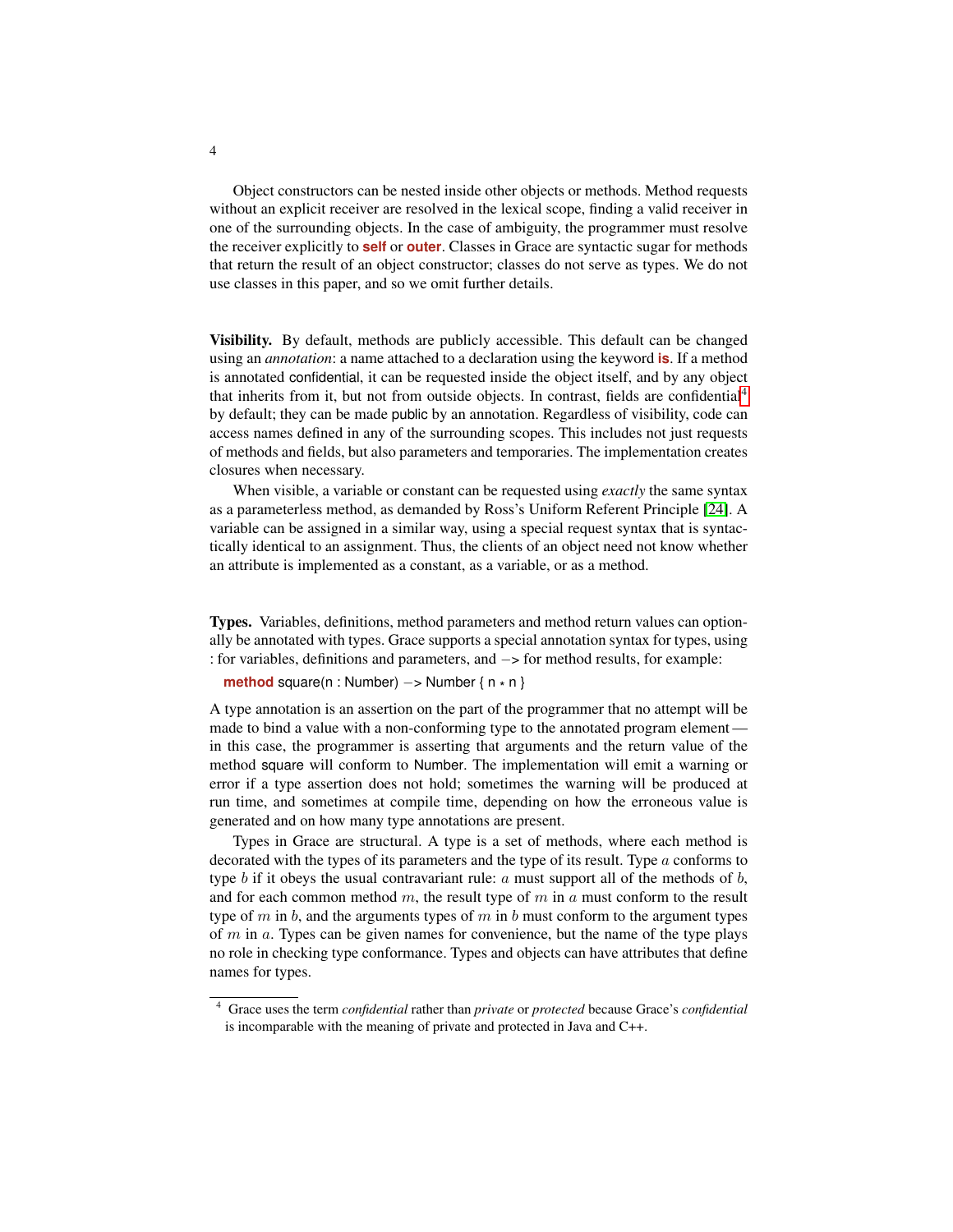Grace supports gradual typing. Identifiers without type annotations are considered to have type Unknown, which is compatible with all types, but which may allow type errors at runtime.

Blocks. Grace *blocks* provide a concise syntax for lambda expressions (first-class functions). Grace's blocks are written between braces; if the block has parameters, the names of the parameters are written after the opening brace, separated from the body of the block by an arrow, so  $\{x \rightarrow x + 1\}$  defines the successor function. A block creates an object with an apply method with the same number of parameters as the block; requesting that a block apply itself evaluates the body of the block, and returns the value of the final expression in the body. Thus,  $\{x \rightarrow x + 1\}$ .apply(3) returns 4.

Patterns. Grace supports an object-oriented form of pattern matching [\[15\]](#page-24-3). A unary block with a type annotation on its parameter can be interpreted as a partial function the block will execute if the argument matches the type annotation, otherwise the block will fail to match. The following code will add one to obj if it is a numeric object, suffix "one" to obj if it is a string object, and otherwise raise an error:

```
match (obj)
  case \{x : \text{Number} \rightarrow x + 1\}case { s : String −> s ++ "one" }
  case { _ −> Error.raise "no match: {o} is neither a Number nor a
     String" }
```
In this example, the type acts as a pattern, but types are not the only patterns. In general, any object that responds to a match request with a MatchResult can be used as a pattern. For example, pattern.match(datum) tests if datum is matched by pattern. Type patterns match when the argument object has the methods of the type, but user-defined patterns can define their own criteria for matching. Primitive objects like numbers and strings match when they are equal to their argument.

Exceptions. Grace supports exception handling through an extension of the pattern system. Exceptions are raised using the raise method and caught by a special construct, using the exception as a pattern.

```
try { IndexOutOfBounds.raise "index {i} exceeds upper bound {u}" }
  catch { e : IndexOutOfBounds −> ... }
  catch { e : RuntimeError −> ... }
  finally \{ \dots \}
```
When an exception is raised, it is handled by the first block that matches the exception object. The raiseWith method permits the user to attach additional data to the exception packet.

Multi-part Method Names. Grace method names may contain multiple parts, making Grace method requests similar to Smalltalk message sends. For example, we can write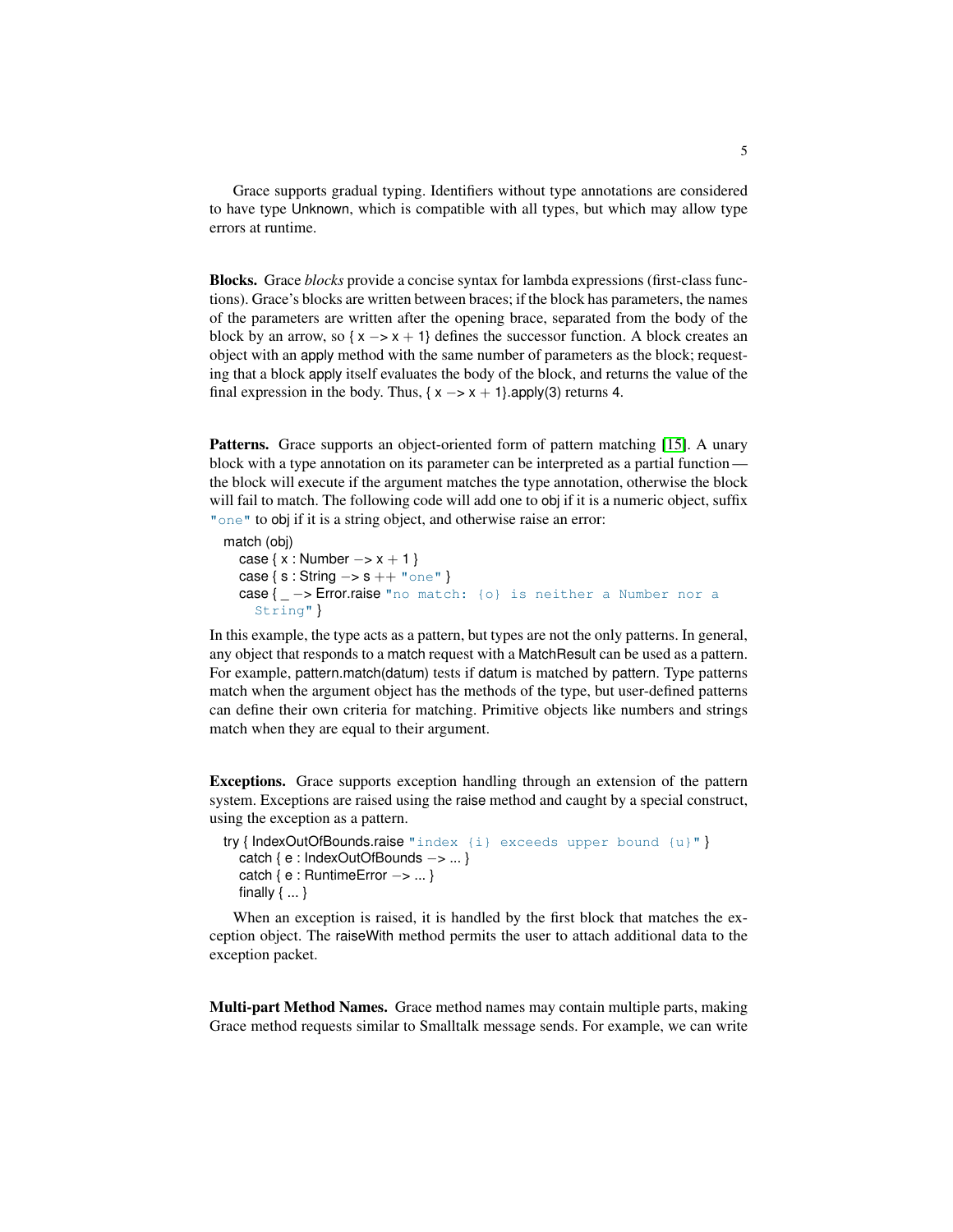$2 < x < 5$  as x.isBetween (2) and (5). The combination of blocks and multi-part names allows control structures to be defined as methods:<sup>[5](#page-5-0)</sup>

```
method if (cond : Boolean) then (body : Block) {
  cond.ifTrue(body)
}
method while (cond : Block) do (body : Block) {
  if (cond.apply) then {
     body.apply
     while (cond) do (body)
  }
}
while \{ x > 0 \} do \{print "{x} bottles of beer on the wall"
  x := x - 1}
```
Because "control structures" are method requests, the placement of braces and parentheses is not arbitrary. The condition of an if statement is parenthesised, because the if's condition is a boolean expression that is evaluated exactly once. In contrast, the condition in a while may be re-evaluated many times, and must therefore be a block, which means that it is surrounded by braces. This is a departure from most other curlybrace languages, but represents semantic consistency. Of course, these two condition arguments have different types, so errors can be detected statically or dynamically.

Multi-part names do not cause a syntactic ambiguity like Algol 60's "dangling else" problem. This is because method arguments must always be delimited — either with parentheses, or, in the case of string and block literals, by the literals' own delimiters. A Grace program's layout must be consistent with its parse: a method request terminates at the end of the line, unless the next line is indented to indicate a continuation.

We included multi-part method names, along with blocks, to allow objects that represent data structures to provide methods that implement internal iterators and other control structures to look much as they do in other "curly bracket" languages. Combined with implicit receivers, multi-part names also make it easy to provide the "statements" of a dialect, as we show in this paper.

Modules. Any file containing Grace code can be treated as a module [\[14\]](#page-24-4). To access another module, the programmer uses an import statement, such as

**import** "examples/greeter" **as** doorman

The string that follows the **import** keyword must be a string literal (not an expression) that identifies (in an implementation-dependent fashion) the module to be imported. The effect of the import statement is to bind the name that follows **as** to the imported module object.

As mentioned earlier, the code in every file is treated as the body of an object constructor. The *module object* — the object generated by this constructor — behaves like

<span id="page-5-0"></span><sup>&</sup>lt;sup>5</sup> Implementations may make these structures primitive for efficiency, as does our current prototype. The code shown here illustrates how they could be defined in Grace.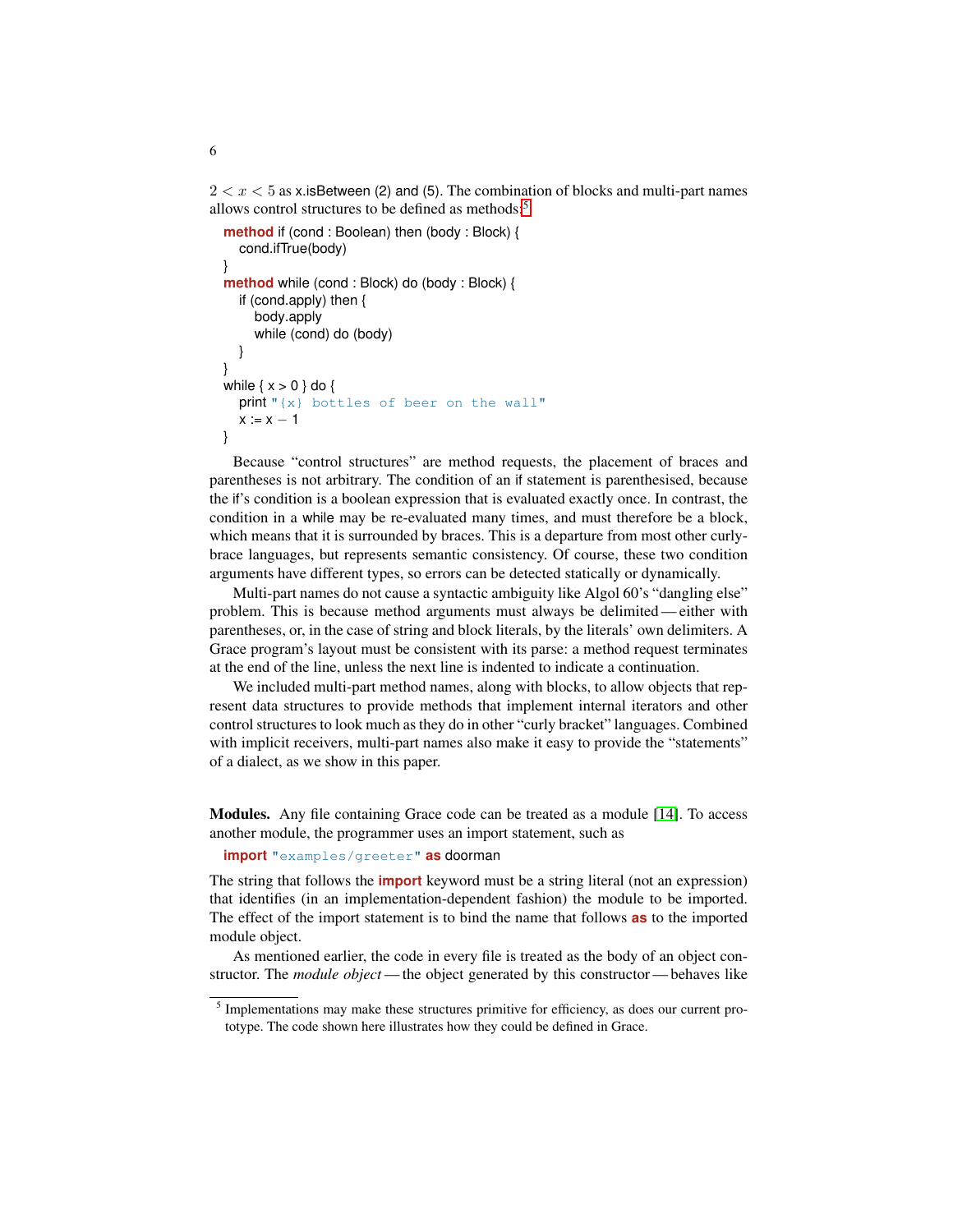any other object. In particular, a module object may have types and methods as attributes, and can have state. Here is a complete, if simple, module:

```
def person = "reader"
type Greeter = { greet(name : String)−>Done }
method greet(name) {
  print "Hello, {name}!"
}
greet(person)
```
Executing this module will print "Hello, reader!" and construct a module object containing the type Greeter and the method greet.

If we assume that "examples/greeter" refers to the module shown above, then **import** "examples/greeter" **as** doorman introduces the name doorman into the local scope, bound to the module object. Every import of the same string within a program will access the *same* module object, although each import may bind it to a different name.

Implementation. We added the dialect functionality to Minigrace, our prototype Grace compiler. Minigrace is available from <http://www.gracelang.org/> and includes the case studies described in this paper along with others. Minigrace is expected to function on POSIX-compatible systems with GCC. A web-based version of the compiler, running in JavaScript in the client's browser, is available at [http://ecs.vuw.ac.nz/~mwh/](http://ecs.vuw.ac.nz/~mwh/minigrace/js/) [minigrace/js/](http://ecs.vuw.ac.nz/~mwh/minigrace/js/). This version includes all of the case studies described in this paper as loadable samples.

# <span id="page-6-0"></span>3 Dialects

Dialects are modules that can both extend and restrict the standard Grace language. Dialects can not only make extra definitions available to their users; they can also restrict the language by defining and reporting new kinds of errors, and can change the way in which existing errors are reported. Dialects support the definition of language subsets to aid novice programmers, and of domain-specific languages.

### 3.1 Structure

A module declares the dialect in which it is written with a dialect declaration, like **dialect** "beginner", which loads the module named by the string, just as if it were imported. However, unlike an import statement, the dialect declaration does not bind the imported object to a name: instead, the dialect object is installed as the lexicallysurrounding scope of the module that uses it, as shown in Fig. [1.](#page-7-0) Any request in the client module for a method defined in that outer scope — most often a receiverless request — will access a method of the dialect. This resolution rule is the same rule used for any other receiverless request in a lexically nested scope. Thus, if diaMeth is a method defined in the dialect, then, in a module (such as ModuleC) that is written in the dialect and does not contain a new definition of diaMeth, a receiverless request for diaMeth will invoke the method defined in the dialect.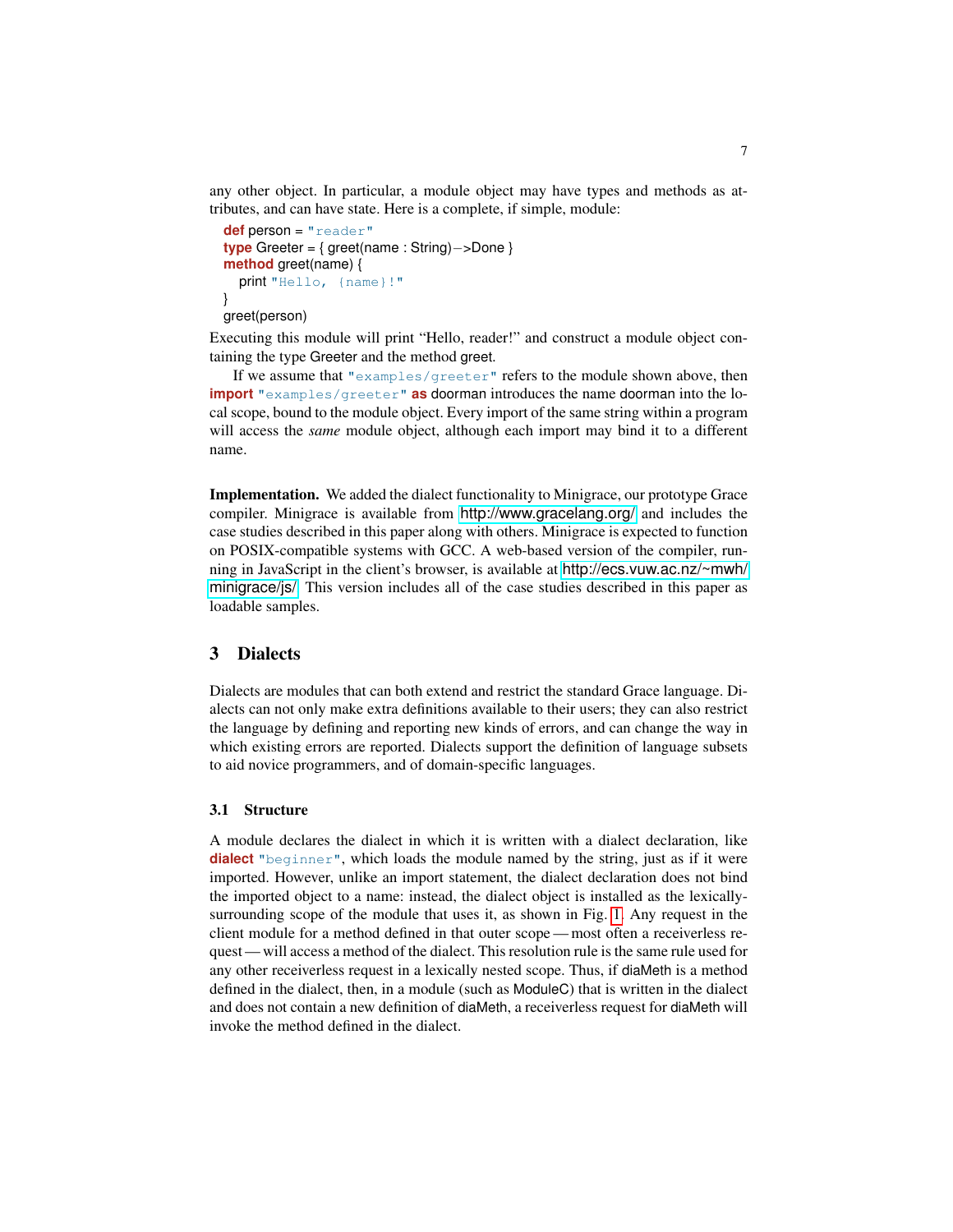

<span id="page-7-0"></span>Fig. 1. Object nesting with dialects. The declaration **dialect** "d" logically nests the current module inside the module d. Notice that dialect use is not transitive: ModuleC is inside SomeDialect, and SomeDialect is inside DialectDialect, but ModuleC is not in DialectDialect.

When no dialect is specified, the module is assumed to be written in the standard Grace language, which uses the standard prelude as its dialect. The dialect mechanism thus provides a coherent explanation of how Grace's standard prelude works: a program in standard Grace generates a module object nested inside the standard prelude object. Because a dialect *replaces* this nesting, the author of a dialect can choose whether or not to expose the standard prelude's methods to their clients. If they wish, they can write

**inherits** StandardPrelude.methods

at the top of their dialect, and expose all of the methods of standard Grace.

A module that defines a dialect may itself be written in a dialect. This reveals a difference between dialectical nesting and other kinds of lexical nesting: the dialect is the *outermost* lexical scope, so dialectical nesting is not transitive, as shown in Fig. [1.](#page-7-0) The reason for this design decision is that special-purpose dialects, particularly those defining educational subsets, will commonly be less powerful than the language as a whole. These dialects will thus typically be written in a dialect — such as standard Grace — that provides the dialect writer with features that should not be exposed to clients.

### 3.2 Pluggable Checkers

As well as providing new definitions, dialects may restrict access to particular features of the language, or offer additional and more specific error and warning messages. The latter are useful because novice students can benefit from error messages that are tailored to the more restricted things that they are trying to do, compared to more advanced programmers.

Restrictions and new error messages are implemented by the dialect module defining a *checker method*, which is executed when modules written in the dialect are com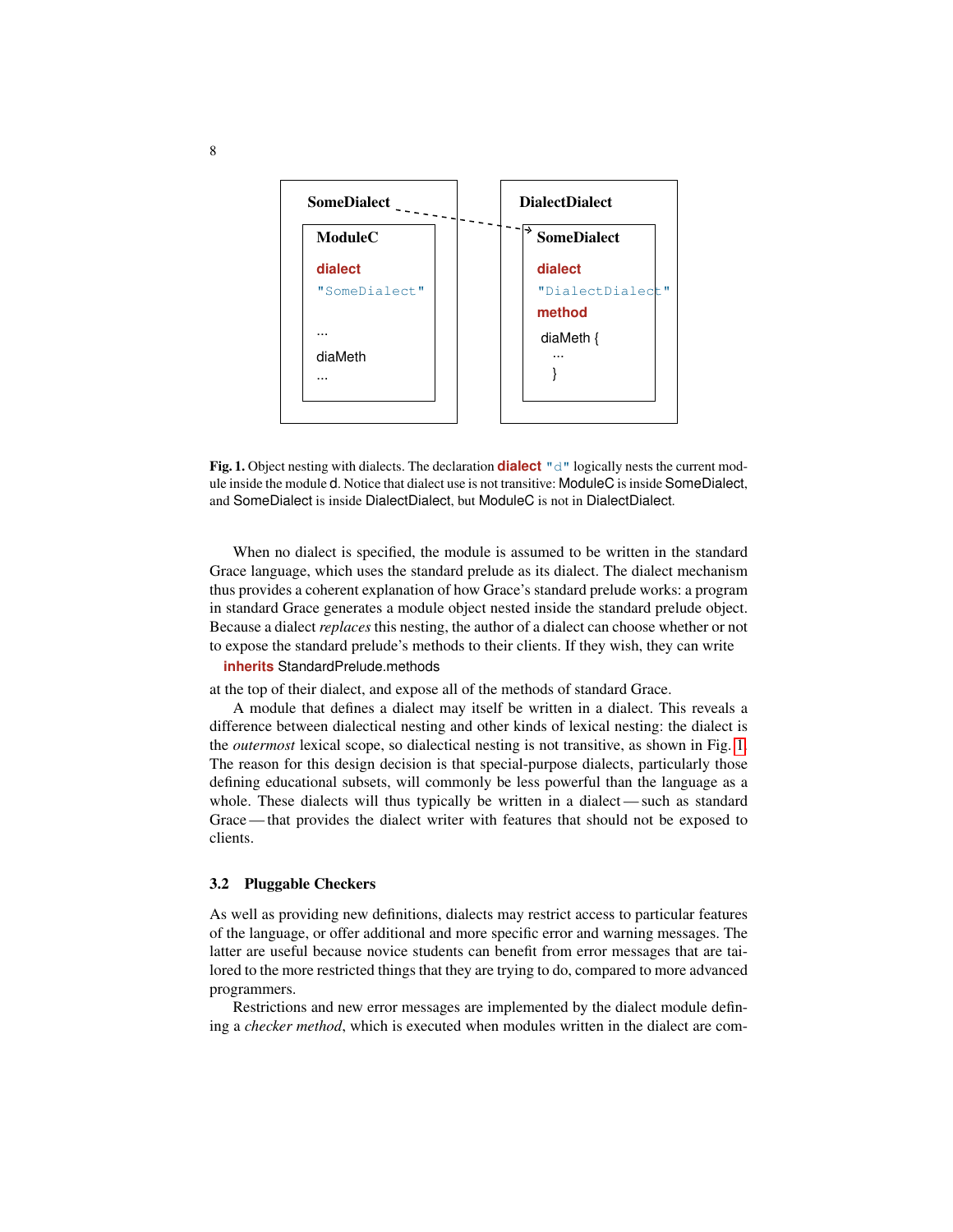piled. The checker method is passed as argument the abstract syntax tree of the module, and typically traverses that tree using one or more visitors. The visitors cannot change the tree, but can implement any checks the dialect needs, and can also indicate to the compiler whether it should proceed, or terminate with an error.

Checkers have the same ability to find and report errors as the compiler itself. They can perform any analysis they require: for example, a dialect may wish to perform a flow analysis to ensure that method parameters are used. If an error is found, the checker can report that error to the user, including whatever information the dialect author thinks is relevant, and either carry on to find more errors or stop at that point. Several modules that provide varied degrees of checking can be used within the same program, so a student's code can be subjected to strict constraints, while still being able to use a module provided by their instructor written in a more powerful dialect.

While a checker can examine the code of its client module using any technique the programmer wishes, we provide two mechanisms to make dialect-creation easier. One is support for the Visitor pattern [\[10\]](#page-24-5) on the AST nodes, which we illustrate in Sect. [4.4;](#page-13-0) the other is a dialect to support largely-declarative definitions of checkers, which is presented in Sect. [4.3.](#page-11-0)

#### 3.3 Run-time Protocol

A dialect may wish to run code immediately before or after a module using it, perhaps for logging, initialising data structures, or launching a user interface. To enable this, the dialect protocol includes two further methods the dialect can define: atModuleStart and atModuleEnd. The method atModuleStart is requested, if it exists, immediately before the module written in the dialect is executed, and receives a single argument: a string containing the name of the module using the dialect. In Fig. [1,](#page-7-0) the string "ModuleC " would be provided to SomeDialect.atModuleStart(...). At this point in execution, the module object does not yet exist, so it cannot be passed to the dialect. The method atModuleEnd is requested immediately after the code of the module completes, and is passed a reference to the module object itself. The dialect can use this reference in the same way as any other object, including storing it for future use, requesting methods on it, and passing it to other methods.

### 4 Case Studies of Dialects

To illustrate the power of our design, this section presents six case studies of dialects and their implementations. Further case studies are reported in the first author's thesis [\[13\]](#page-24-6). Sample code for the case studies is included in the downloadable implementation and artifact, and is also accessible (and runnable) in the web-browser-based implementation.

### <span id="page-8-0"></span>4.1 Logo-Like Turtle Graphics

Our first case study is a simple dialect that supports procedural turtle graphics, inspired by Logo. This dialect is designed to be used by beginning students to learn geometry and basic control structures with as little overhead as possible — in particular, without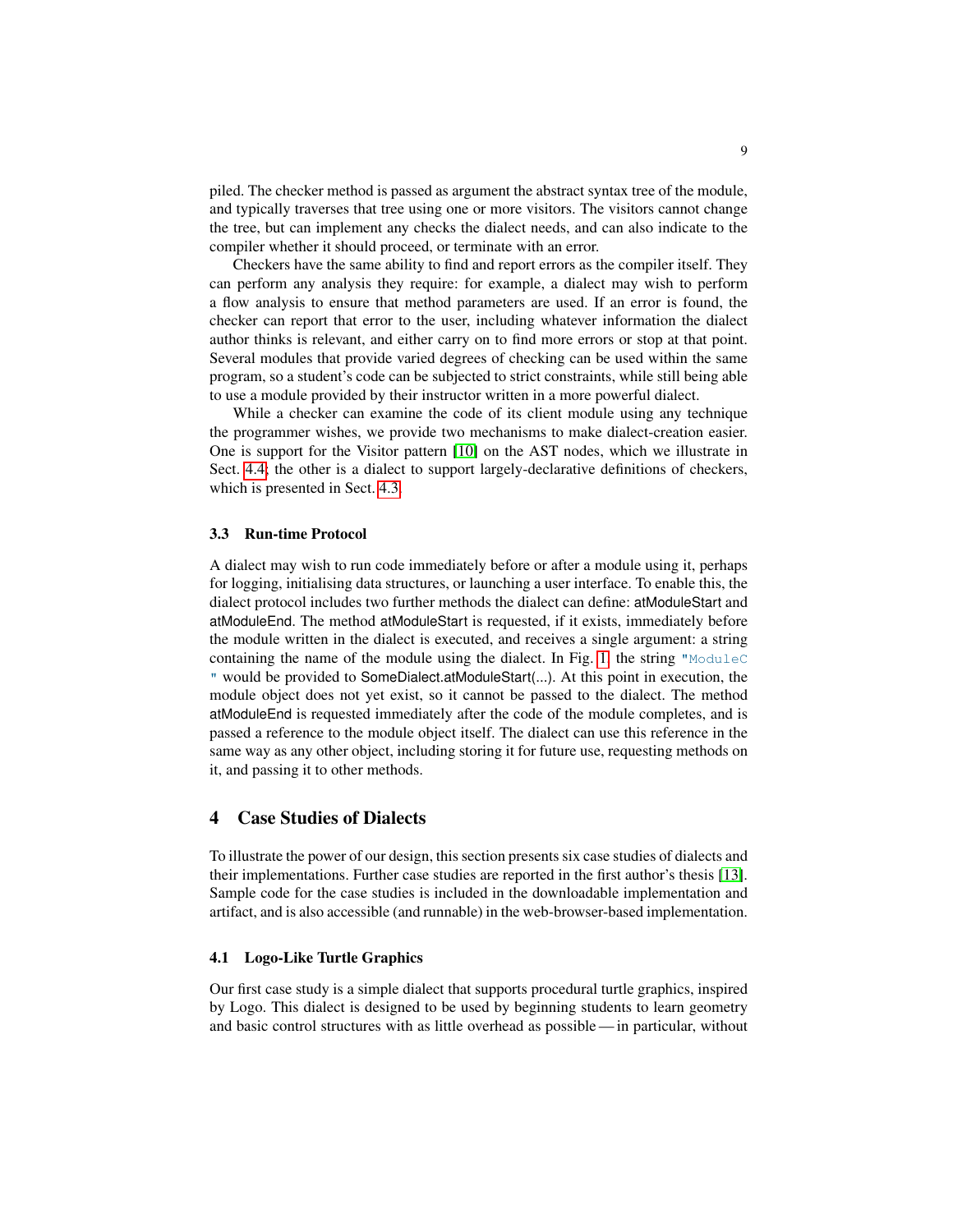

<span id="page-9-0"></span>Fig. 2. A simple program in our Logo-like dialect and its output.

the syntactic and semantic overhead of a more object-oriented style. We define a dialect giving access to simple movement primitives and presenting what amounts to a procedural language. Figure [2](#page-9-0) shows a simple program in this dialect, and its output, in the web implementation.

This dialect is straightforward to implement. First, variables to hold the turtle's state can be declared at the top level of the dialect module:

```
var x : Number := 250
var y : Number := 250
var heading : Number := 270
var nib : Boolean := true
```
Then, the commands to move the turtle and draw can be written straightforwardly as Grace methods, e.g:

```
import "simplegraphics" as sg
...
method left(deg : Number) –> Done { heading := (heading – deg) % 360 }
method right(deg : Number) –> Done { heading := (heading + deg) % 360 }
method forward(n : Number) {
  def nx = x + math.cos(heading / 180 \star \pi) \star n
  def ny = y + math.sin(heading / 180 \star \pi) \star n
 if (nib) then \{sg.drawLineFrom (x,y) to (nx,ny) in (ink)\}\x := nx; y := ny}
```
This is basically the same way turtle graphics would be implemented in any procedural or scripting language. Note that the drawLineFrom()to()in() method is requested on the sg object — this delegates drawing to Grace's "simple graphics" library.

Grace's support for blocks also allows us to implement new control structures as methods that take blocks as arguments. For example, the dialect can provide a Logo-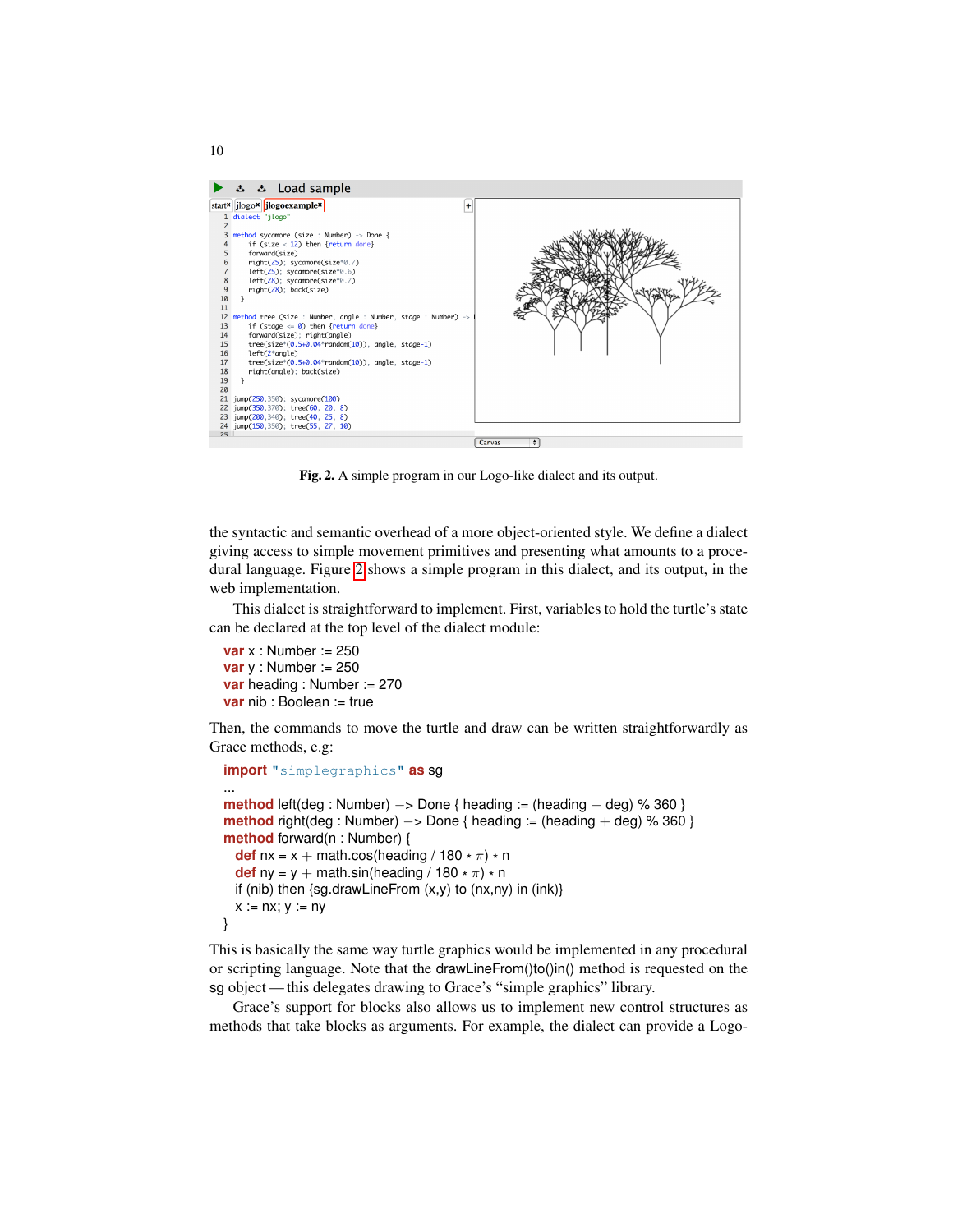style repeat loop as a method that declares a counter variable and delegates to Grace's while()do() loop.

```
method repeat (n : Number) times (b : Block) –> Done {
 var counter := 1
 while {counter <= n} do {
   b.apply
 counter := counter + 1 \}
```
### <span id="page-10-0"></span>4.2 Design by Contract

}

Courses taking a formal approach to software engineering may wish to teach programming disciplines such as Design by Contract, using pre- and post-conditions, and loop variants and invariants, as in Eiffel [\[19\]](#page-24-7). A dialect can provide these facilities in Grace. Our approach here is reminiscent of Scala, but based on dialects rather than traits [\[20\]](#page-24-8).

The simplest support is for assertions — for example, asserting that the arrays used to store keys and values in a hash table have the same size:

assert {hashTable.keyArray.size == hashTable.valueArray.size}

This assert "statement" is defined in a dialect as a method that accepts a Predicate (a parameterless block that returns a Boolean when evaluated). If the value of the predicate is false, the assertion has failed, so we raise an appropriate exception:

```
method assert( condition : Predicate ) {
  if ( ! condition.apply) then { InvariantFailure.raise }
}
```
We can extend this technique to support pre- and post-conditions on methods, inspired by Eiffel's "require", "do", and "ensure" clauses:

```
method setHours ( hours' : Number ) {
   require \{(0 \le - hours') && (hours' \le -23) }
     do { hours := hours'; hours}ensure { result −> (result == hours') && (hours == hours') }
}
```
The identifier result in the ensure clause refers to the value returned by the method.

This construct can be defined straightforwardly in a dialect, using multi-part method names for the syntax. As in Eiffel, pre- and post-conditions are checked dynamically.

```
method require( precondition : Predicate )
     do ( body : Block )
     ensure ( postcondition : Predicate ) {
  if ( ! precondition.apply )
    then { InvariantFailure.raise "Precondition Failure" }
  var result
  try { result := body.apply }
    catch { _ −> InvariantFailure.raise "Unexpected Exception" }
    finally {
       if ( ! postcondition.apply(result) )
          then { InvariantFailure.raise "Postcondition Failure" }
    }
  return result
```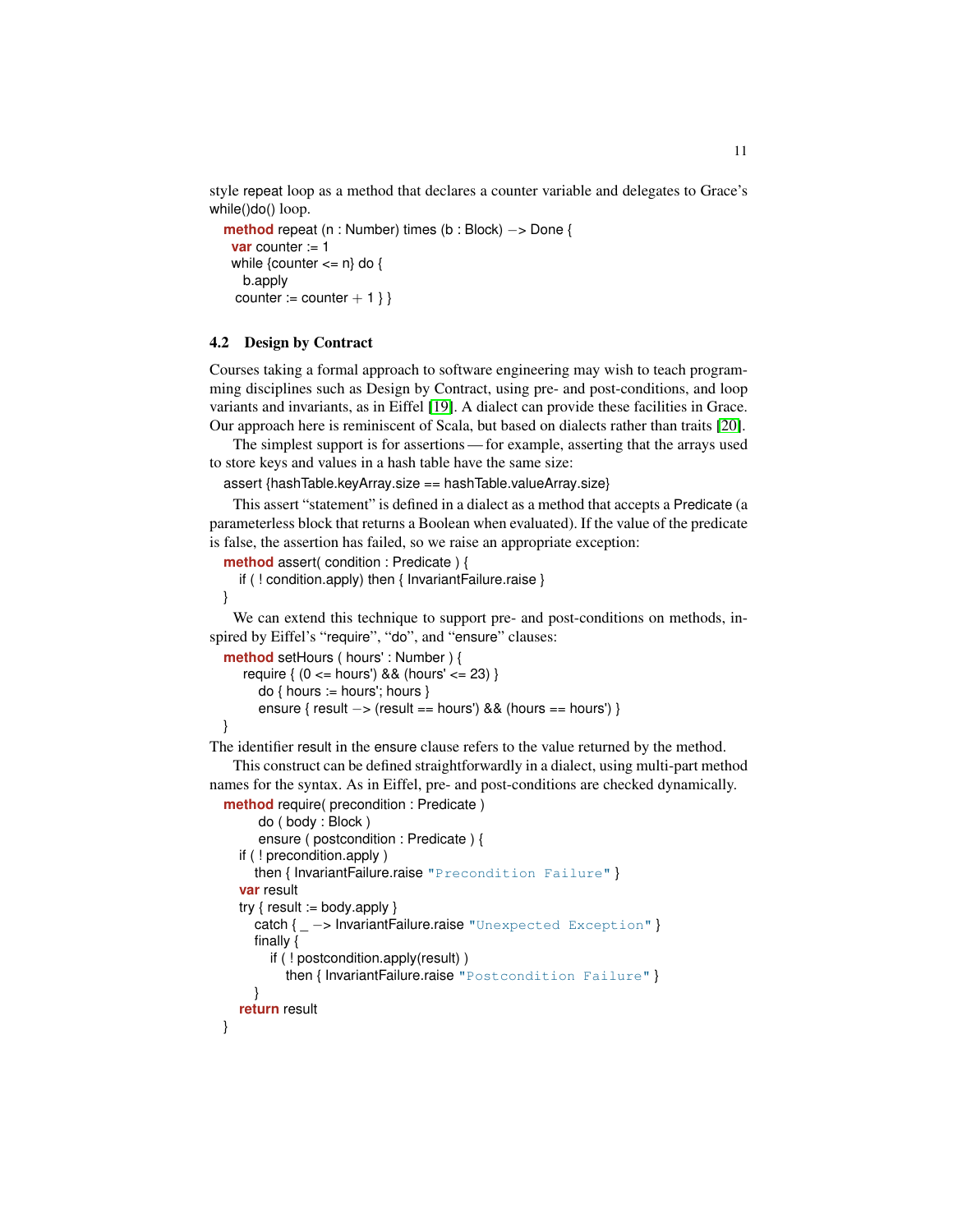Going still further towards Eiffel, we can add support to the dialect for specifying and checking loop variants and invariants:

```
loop {
      print(letters[i])
     i := i + 1}
   invariant {i \leq (letters.size + 1) }
   until { i > letters.size }
   variant { letters.size – i + 1 }
```
Once again, expressions defining variants and invariants, as well as the code for the loop body and the termination condition, are supplied as blocks, which are evaluated as required by the implementation of the loop()invariant(). . . method.

### <span id="page-11-0"></span>4.3 Dialect for Writing Dialects

Programmers writing different dialects tend to have similar needs. In particular, writing a checker requires inspecting the user's code and determining whether or not it is acceptable; the *form* of this inspection will be the same in many dialects. We have abstracted these repeated tasks into a dialect of their own. Our **dialect** dialect makes it easy to declare rules to test different parts of the source code and to report errors; these rules are used in the static dialect described in Sect. [4.4.](#page-13-0) The dialect dialect can also maintain state; we demonstrate how this is used for type checking in Sect. [4.5.](#page-14-0) The dialect dialect hides the details of the checking process and allows programmers to write dialect definitions that are largely declarative.

Fundamentally, Grace checkers are methods that examine the nodes of the program's abstract syntax tree at compile time. A checker either accepts a node, or raises an exception to report an error. The AST nodes support the Visitor Pattern to assist in this examination. Although quite efficient, this kind of code is too low-level to be written by most instructors, who may nevertheless need to write dialects for use in their teaching.

The dialect for writing dialects simplifies the process of writing a checker by implementing a generic visitor that applies *rules* defined by the dialect-writer. The dialect maintains a list of rules to apply in a module-level object rules. The rule method takes an ASTBlock (a block that accepts an AST node) as an argument, and adds it to the list of rules.

```
method rule(block : ASTBlock) −> Done {
  rules.push(block)
}
```
More complex kinds of rule, such as when()error() rules, are defined in terms of the basic rule method:

```
method when(pred : UnaryPredicate) error(msg : String) {
  rule { node −>
     def matches = pred.match(node)
     if (matches.andAlso {matches.result}) then { fail(msg) }
  }
}
```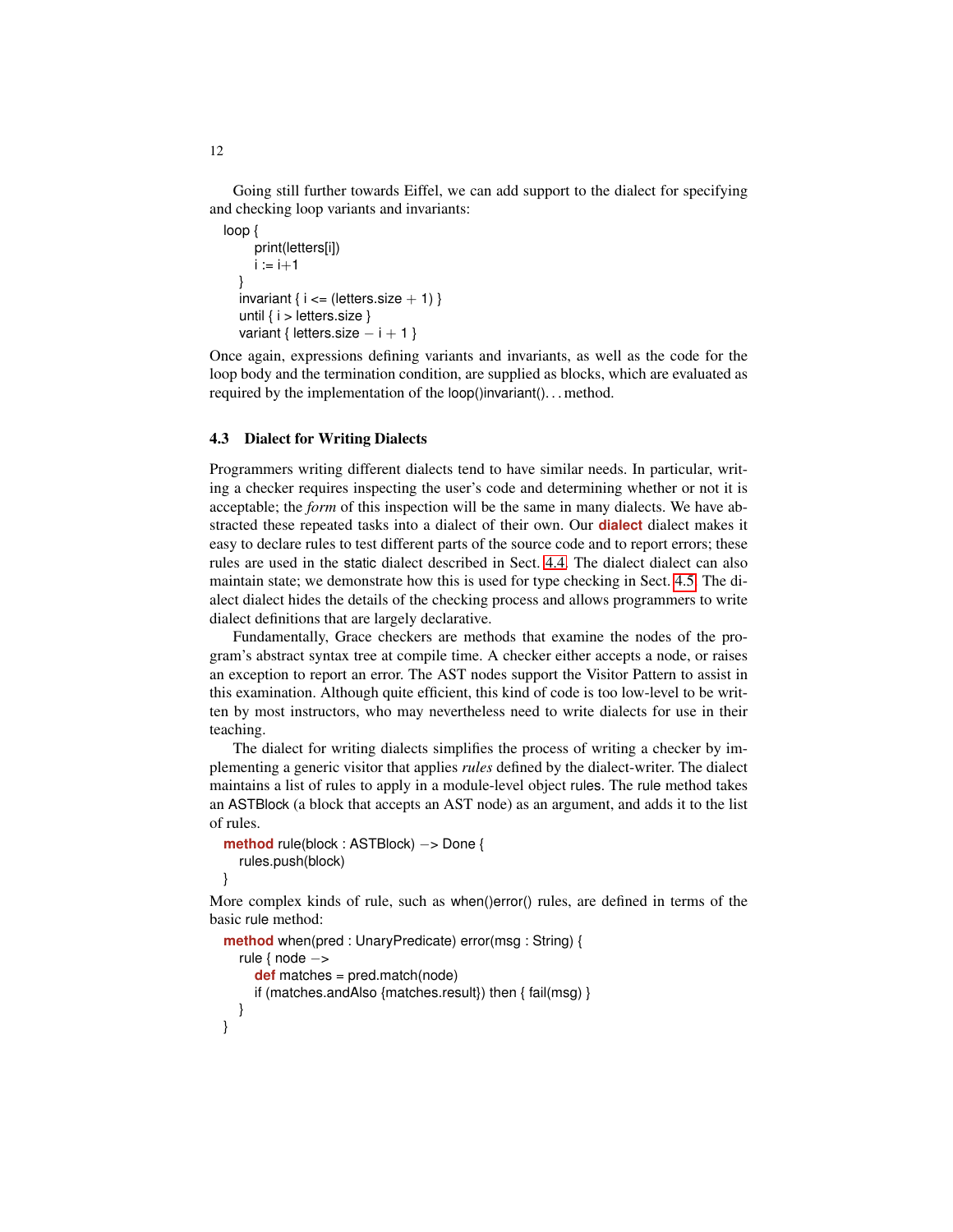The first argument to when()error() is a UnaryPredicate, that is, a block that takes a single argument and returns a Boolean. The body of the method declares a primitive rule that accepts an AST node, and then applies pred as a partial function to that node. If the function is applicable, *and* the result of invoking the the predicate is true, then an error is raised using fail.

The dialect dialect defines a single visitor over the AST, which runs all the rules over every node:

```
method visitDefDec(node) −> Boolean {
  runRules(node)
}
method visitVarDec(node) –> Boolean {
  runRules(node)
}
```
It is sometimes useful to examine a node from a perspective that is different from the way that the AST is defined. For example, parameters appear within method, block, and class definition nodes, but the dialect-writer may wish to treat them all in the same way. To simplify the matching of all parameters, regardless of their location in the AST, the dialect constructs special parameter nodes against which to run the rules:

```
method visitMethod(node) –> Boolean {
  runRules(node)
  for(node.signature) do { part −>
    for(part.params) do { param −>
       runRules(aParameter.fromNode(param))
    }
  }
  for(node.body) do { stmt −>
    stmt.accept(self)
  }
  return false
}
```
<span id="page-12-0"></span>The dialect also defines a pattern Parameter to match these nodes; this allows the dialect author to write a rule against all parameters, rather than having to write separate rules to deal with each place in which a parameter may appear. The static dialect in Sect. [4.4](#page-13-0) uses this pattern to ensure that all parameters are annotated with types. Similarly, specialised patterns While and For match while and for loops, common cases that a dialect may want to examine. A dialect author can easily create similar patterns for their own constructs using the aRequestPattern.forName(...) method provided by the dialect dialect.

The pattern-matching approach trades off some efficiency for ease of programming, but efficiency is not a primary goal of Grace. Moreover, we expect most programs, especially in beginner dialects (which are likely to have the most additional checks) to be quite small. A declarative approach allows checkers to be expressed concisely, and to be understood without a deep understanding of the whole of the implementation.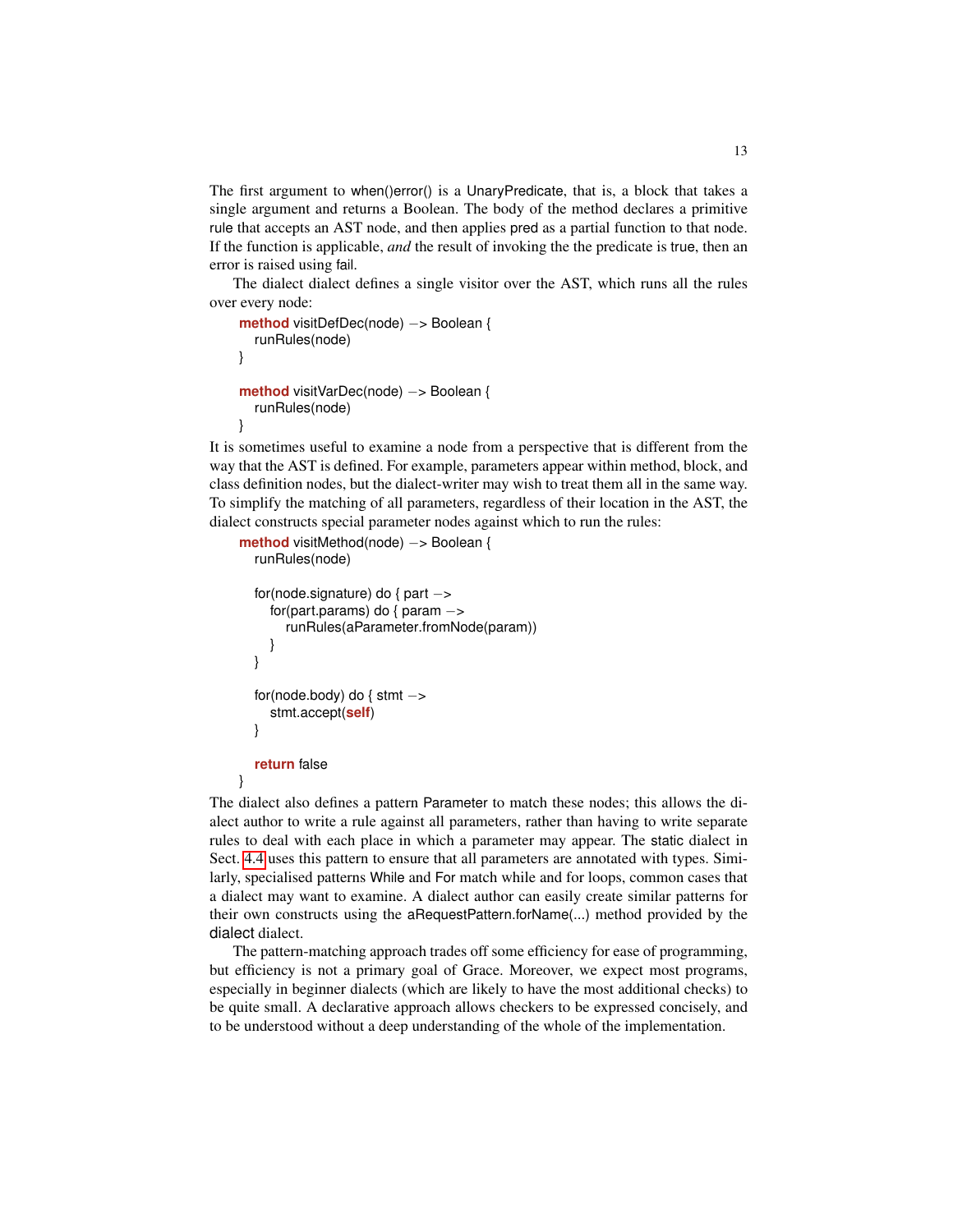```
import "ast" as ast
def CheckerFailure = Exception.refine "CheckerFailure"
def staticVisitor = object {
 inherits ast.baseVisitor
 method visitDefDec(v) {
  if (v.decType.value == "Unknown") then {
   CheckerFailure.raiseWith("no type on '{v.name.value}'", v.name)
 } }
 method visitMethod(v) {
  for (v.signature) do {s−>
   for (s.params) do {p−>
    if (p.decType.value == "Unknown") then {
      CheckerFailure.raiseWith("no type on '{p.value}'", p)
  } } }
  if (v.returnType.value == "Unknown") then \{CheckerFailure.raiseWith("no return type on '{v.value.value}'", v.
    value)
} }
}
method checker(code : List<ASTNode>) {
  for (code) do {n −> n.accept(staticVisitor) }
}
```
<span id="page-13-1"></span>Fig. 3. Requiring static types implemented as a Visitor. Similar code for **var** declarations and blocks is omitted for space.

### <span id="page-13-0"></span>4.4 Requiring Explicit Type Annotations

An instructor can require that, for all or part of a course, all student code is fully annotated with types, so that no dynamically-typed code is permitted. The static dialect allows access to all of the ordinary language features, while reporting compile-time errors to students who omit the types on their declarations. The definition of this dialect is relatively straightforward. We can use a visitor, as shown in Fig. [3,](#page-13-1) or the dialect-writing dialect to express it more concisely:

```
dialect "dialect"
inherits StandardPrelude.methods
when { d : Def | Var -> d.decType.value == "Unknown" }
  error "declarations must have a static type"
when { m : Method -> m.returnType.value == "Unknown" }
  error "methods must have a static return type"
when { p : Parameter -> p.decType.value == "Unknown" }
  error "parameters must have a static type"
method checker(code : Code) {
  check(code)
}
```
The first two rules provide a particular error message to display, specify what kind of node they care about — **var**, **def**, and **method** declarations — and what should trigger the error message. Here, the error appears when the declaration type is Unknown (which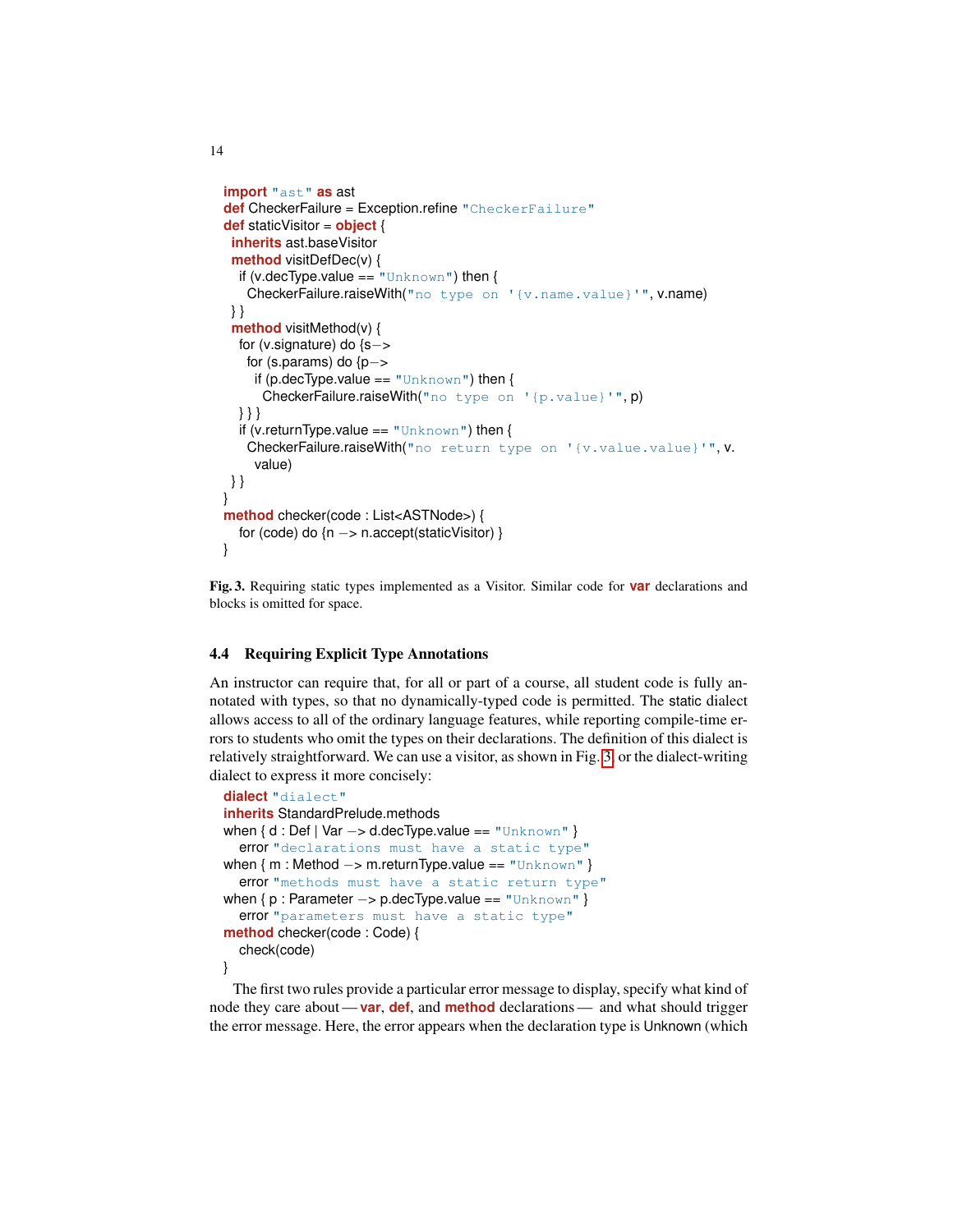is the type of an un-annotated declaration). The last when()error() clause matches against the Parameter pattern from the dialect dialect, which was described in Sect. [4.3](#page-12-0) The checker method in the static dialect delegates to check from the dialect dialect; check applies all of the declarative rules we have given.

### <span id="page-14-0"></span>4.5 Type Checking

Because dialects can perform checks over the whole of a module, various static checks that would typically be built into the compiler can be moved into a dialect. The Minigrace compiler does not perform any compile-time type checking, instead deferring type checks until runtime. However, if a module is written in the structural dialect, the dialect will perform structural subtyping checks before the compiler generates code for the module.

```
dialect "structural"
type Foo = { bar −> String }
method takesFoo(foo : Foo) {
  print(foo.bar)
}
takesFoo("foo") // Fails: argument does not satisfy parameter type
```
Type checking is implemented by extending the **dialect** dialect with the typeOf method, which takes an AST node and executes the rule defined for it, returning the type of the execution. Rules written in the structural dialect ensure that the typing of a node is correct, and return the static type information of nodes that represent expressions.

The **dialect** mechanisms are entirely agnostic to the nature of the type information used, allowing different forms of type checking to be implemented in the same dialect. The structural dialect includes several classes for describing types, providing a basis for building and testing type information in the rules that follow. The anObjectType class provides the isSubtypeOf method, which determines if one type is a subtype of another. For instance, the type error generated above comes from the request typing rule, given in Fig. [4,](#page-14-1) that ensures that the method exists in the receiver and the parameters

```
rule { req : Request −>
 match(typeOf(req.in).getMethod(req.name))
  case { _ : NoSuchMethod −> fail "no such method" }
  case { mt : MethodType −>
   for (mt.signature) and(req.with) do \{s, w \rightarrowfor (s.params) and(w.args) do \{p, a -if (!typeOf(a).isSubtypeOf(p.decType)) then {
       fail "argument does not satify parameter type" }
   } }
   mt.returnType // A request for typeOf(req) will receive this value
} }
```
<span id="page-14-1"></span>Fig. 4. Request typing rule in the structural dialect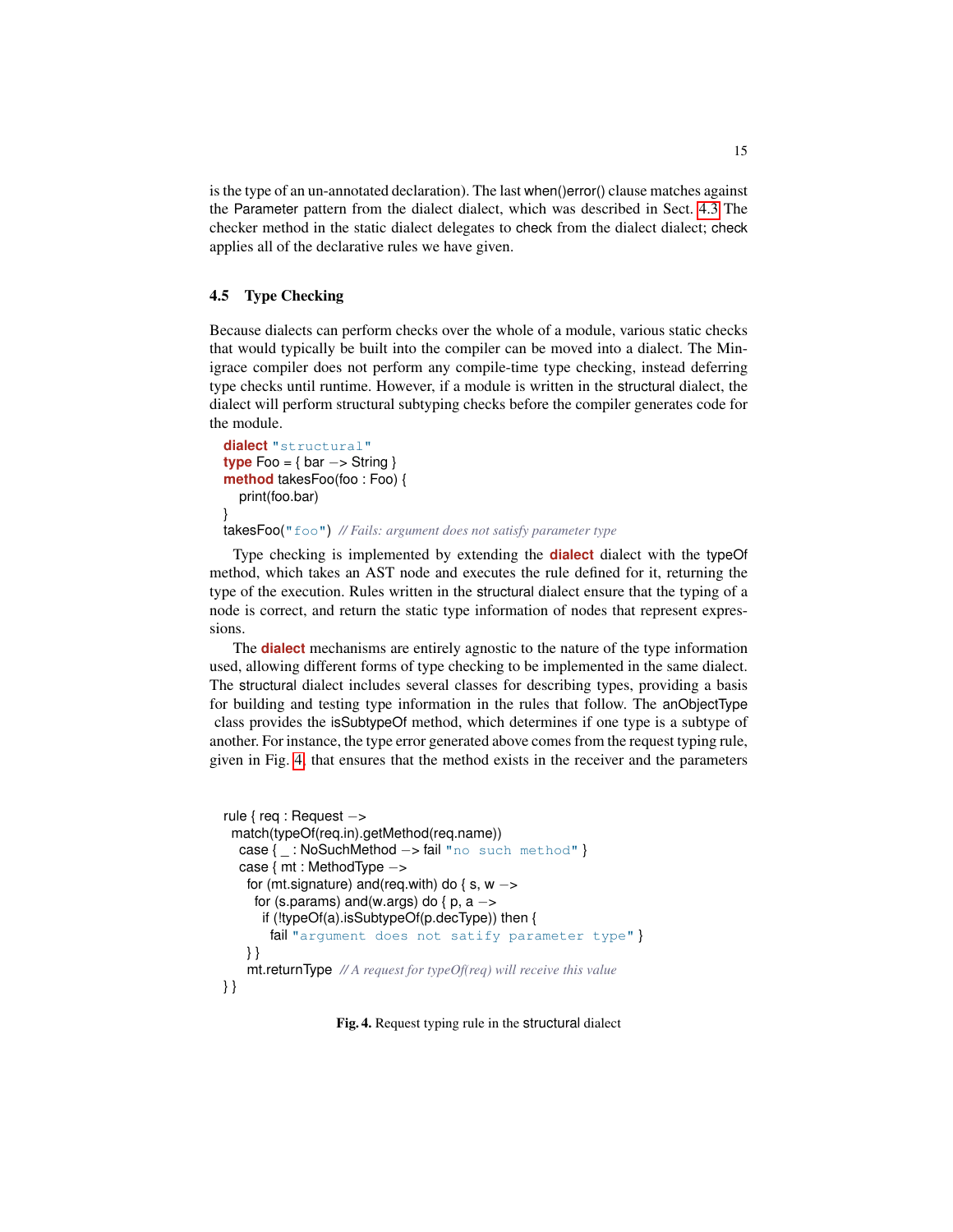are correctly typed before producing a type for the result of the request. The nested requests to the method for(aCollection)and(anotherCollection) do(aBinaryBlock) iterate through the signature parts and parameters, testing that each argument is a subtype of its corresponding parameter.

The extension to the **dialect** dialect also supplies tools for managing information about what variables, methods and types are available in the current scope. Rules can enter into new scopes, introduce new values, and retrieve them again with identifiers. The two rules below ensure that a block like  $\{x : \text{Number } \rightarrow x\}$  produces the appropriate type.

```
rule { blk : BlockLiteral −>
 scope.enter {
  for(blk.params) do { param −>
   def pType = anObjectType.fromDecType(param.decType)
   scope.variables.at(param.name) put(pType)
  }
  typeOf(blk.body.last) } }
```
rule { idnt : Identifier −> scope.variables.find(idnt.value) }

Although variables, methods, and types all inhabit the same namespace in Grace, keeping them separated in the scope management makes it easier to distinguish between run-time and compile-time information. Essentially, every type declaration introduces new type information *and* a new runtime object into the local scope bound to that information.

Structural type checking is compatible with other checkers. To complete the implementation of a fully static variant of Grace, the structural and static dialects can be combined.

```
import "static" as static
import "structural" as structural
inherits StandardPrelude.methods
method checker(code : Code) {
  static.checker(code)
  structural.checker(code)
}
```
Because two imports of the same module access the same module object, multiple checkers written in the **dialect** dialect are able to share type information with one another. This allows a checker to extend the typing of another by providing extra type information, and type checking rules that operate in tandem with the existing rules. The following dialect adds basic type inference to definitions. It uses the type information provided by structural, and adds extra information into the type environments of the shared scope object.

```
dialect "dialect"
import "structural" as structural
inherits StandardPrelude.methods
rule { d : Def −>
  if (d.decType.value == "Unknown") then {
    scope.at(d.name) put(typeOf(d.value))
} }
method checker(code : Code) { structural.checker(code) }
```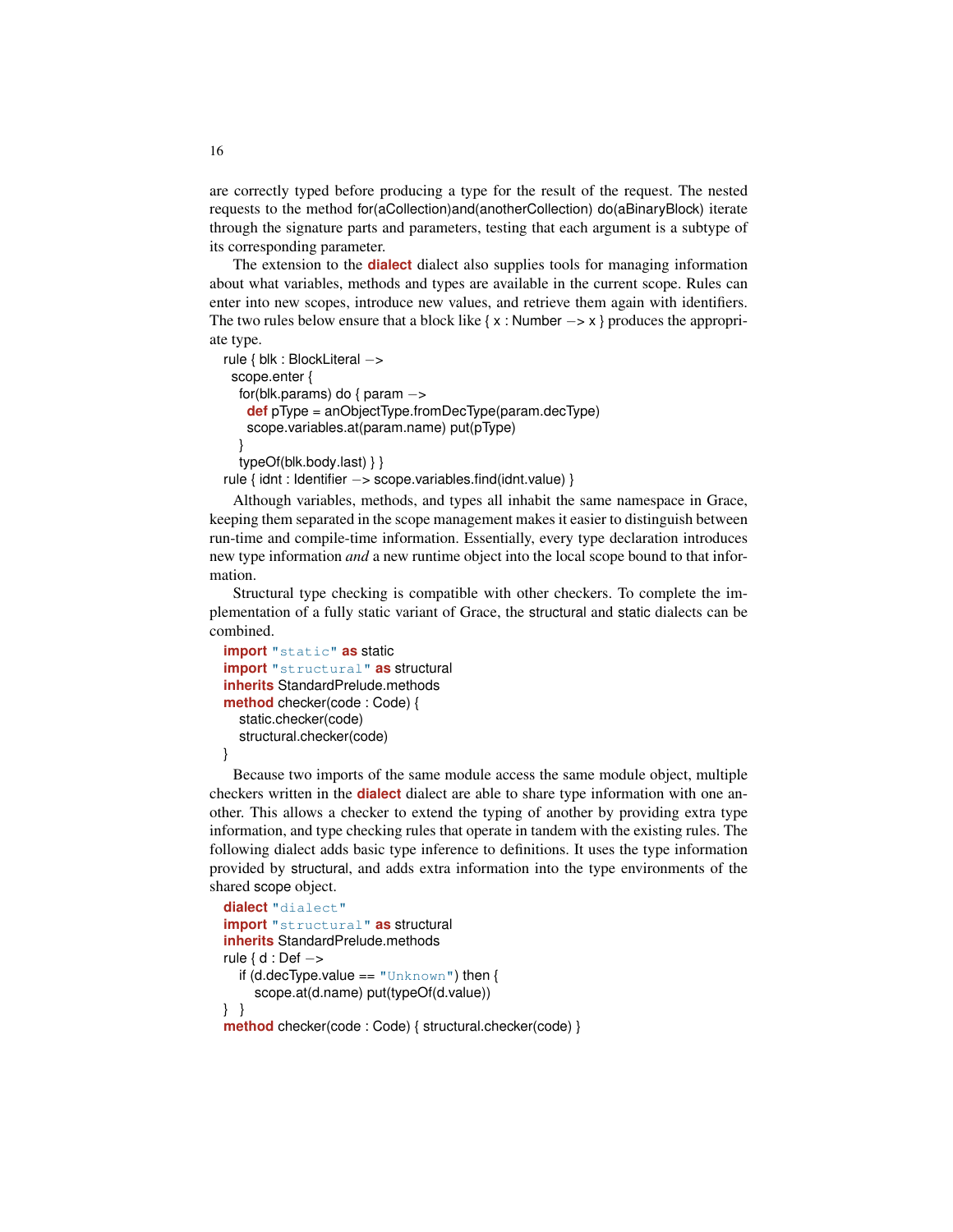### <span id="page-16-0"></span>4.6 Literal Blocks

Because control structures in Grace are simply methods with the same semantics as other parts of the language, a programmer (particularly one familiar with other languages) may make mistakes that are not syntactically invalid, but lead to errors they find difficult to understand. In particular, the condition of a while loop is a block, as it may be executed repeatedly, and so is written in braces. If the programmer writes the condition in parentheses instead, or writes some other expression in place of the condition, they will receive a type error they may find difficult to understand.

This dialect ensures that the condition of a while loop is written in braces, as a literal block, and will not permit passing a reference to a block defined elsewhere. The dialect dialect provides checking rules and a special While pattern that allows us to write the body of the dialect very briefly:

```
rule { req : While(cond, ) ->
  if (cond.kind != "_{\text{block}}") then {
     reportWhile(req)
  }
}
method reportWhile(req) {
  // Report an explicit error to the user and suggest what they may have intended.
}
```
The reportWhile method uses the **dialect** dialect's error-reporting and the compiler's suggestions infrastructure to tell the user what they did wrong, and what they might have intended to write. In a simple case like the following, the error is reported as ranging from the first parenthesis to the last, and the user will be prompted as follows:

```
literal test.grace[4:7-14]: Syntax error: The condition of
a while loop must be written in {}.
  3: var x := 0
  4: while (x < 10) do {
---------^^^^^^^^^
  5: print "Counted to {x}."
Did you mean:
  4: while {x < 10} do {
```
A user interface can present this suggestion as an action to be taken, as the web-based IDE does.

# <span id="page-16-1"></span>5 Discussion

We considered three major alternative approaches to dialects: inheritance, delegation, and special-purpose macros. We rejected all of these in favour of the approach described here, each for a different reason.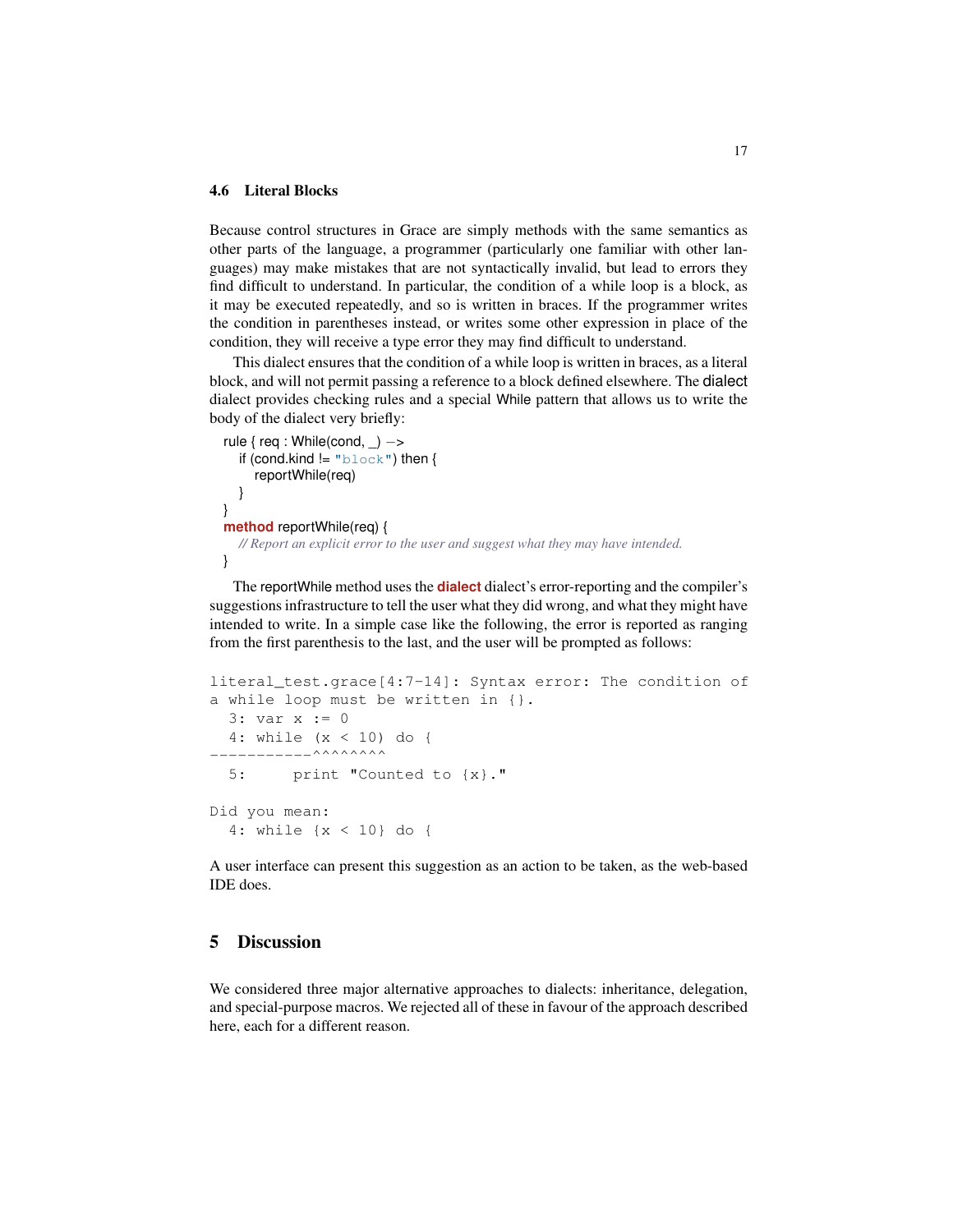#### 5.1 Inheritance

With an inheritance-based approach, the module using a dialect inherits from the dialect, and dialectical methods can be invoked using a receiverless request, since they would be available on **self** in the module scope, and through **outer** in any nested scopes. The dialect's methods could also be defined as confidential if required.

This approach was inspired by SIMULA, and envisaged in the early descriptions of Grace. As the language developed, several problems with this approach revealed themselves. Most of these problems arise because inheritance in Grace (as in most other languages) is transitive, so dialects implemented via inheritance would also be transitive. What this means is that a module that inherits from a dialect will have all of the dialect's methods available on the module object itself. For example, if a dialect were itself defined by a dialect (as in Sect. [4.3\)](#page-11-0) then all the features of the dialect-defining dialect would also be included in any module that uses that dialect. For these reasons we discounted the inheritance approach.

### 5.2 Delegation

We also considered supporting dialects by delegation. In particular, we considered translating a dialect statement into an import statement for the dialect module, along with a set of local (re)declarations of methods, one for each of the public methods of the dialect. Each of these local methods would forward to the corresponding method of the dialect. In this way, encapsulation of the dialect module is preserved; the effect is similar to unqualified imports in other languages. For example, given a dialect module containing:

```
method for(i)do(b) is public { ... }
method helper is confidential { ... }
```
and a module using it, the **dialect** keyword would be translated into:

```
import "someDialect" as secret
method for(a1)do(a2) is confidential {
  secret.for(a1) do(a2)
}
```
Only public dialect methods would get local forwarding methods, so local definitions of the dialect would be hidden. The local forwarding methods would be marked confidential, so that they would not be available to clients of the module. This approach would again make the dialect methods available as requests on **self** in the module scope.

Many of the issues with the inheritance approach do not arise here. The dialect object is used compositionally, but new methods are defined in the client module. The concept of exposing only public methods seemed attractive, but did not allow for a method to be exposed to a client written in the dialect without also exposing that method to all other code.

There were two reasons why we rejected this design. The first is that it added another mechanism — delegation — into the language. Grace already has three relationships between objects: simple references, inheritance, and lexical nesting: delegation would add a fourth. The second reason is that the proposed semantics for delegation were very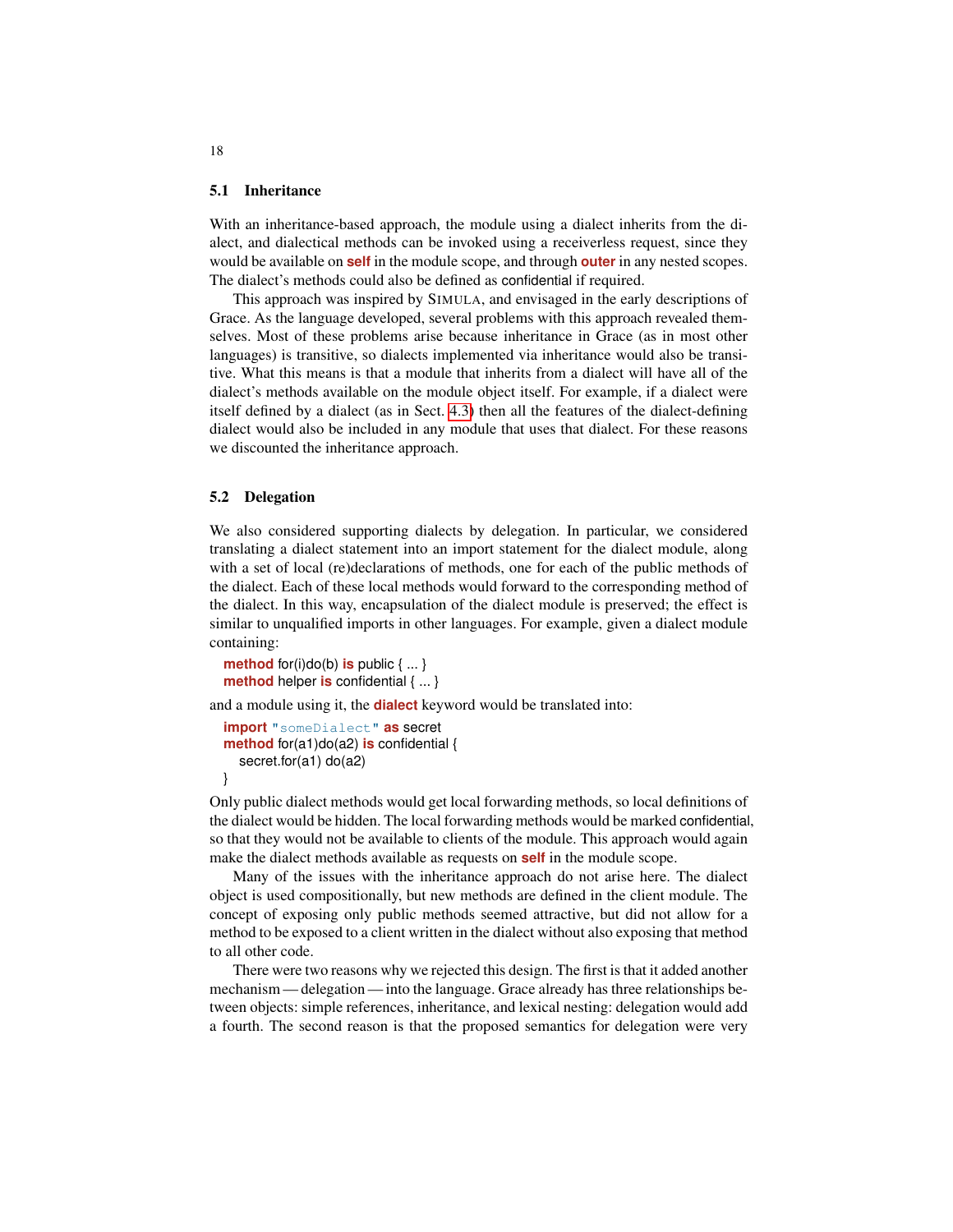similar to the existing semantics for lexical nesting. Nesting makes outer objects' methods available to the objects nested inside them, but not to those objects' clients; those methods can be involved via implicit requests, or explicitly via **outer** (rather than **self**); self-requests in the outer object go to that object, not back to the original **self**. Given these similarities, it seemed simpler overall to extend nesting to encompass dialects, rather than introduce another separate mechanism.

### 5.3 Macros

The third option was to add macros, an additional language mechanism, allowing a dialect to define their own syntax and semantics from scratch. This is the approach taken in Racket [\[25\]](#page-24-9), discussed in more detail in section [6.1](#page-19-1) below. Macros provide vastly more power than Grace's dialects: they may reorder or prevent the evaluation of arguments, introduce new bindings not mentioned in the source code, or transform the program in arbitrary ways.

For example, an SQL-style select macro in Racket could share an iteration variable across several expressions:

(for n (numbers) (where  $(<$  n 5)) (select ( \* 3 n)))

In contrast, an equivalent form in Grace would make the sub-expressions (arguments to where and select clauses) blocks, with the value of the current number being provided as an argument to each block in turn:

```
for (numbers)
  where \{ n - > n < 5 \}select { n -> n ∗ 3 }
```
(C#'s lambdas have the same limitations as Grace's blocks, which is why C# has a built-in "macro" that re-writes its select statement into expression using multiple lambdas. [\[2\]](#page-23-3)).

There are a number of reasons why we chose not to use macros to implement dialects in Grace. The first is that, without macros, dialects can't introduce new syntactic forms; this means that code written in a dialect remains readable without knowledge of the dialect it is using. Thus, the parse of a Grace program does not depend on dialects, types, or operator definitions: syntactically, there are only method requests. A novice can understand that control passes to a given method on a given receiver, with the arguments written in the source, without needing to understand what that method does or how it does it.

The second reason is that, without macros, Grace code that *implements* a dialect uses essentially the same language features as code that *uses* a dialect. Instructors do not have to learn a powerful new feature (macros) to write dialects, and don't have to understand a new feature to be able to debug code using dialects.

The final reason is that macros are an additional feature that have not (so far) been required in Grace. Because we want to keep Grace minimal, and hopefully easy to learn and easy to use, we didn't want to add complex and powerful additional features unless we could not find any simpler alternatives.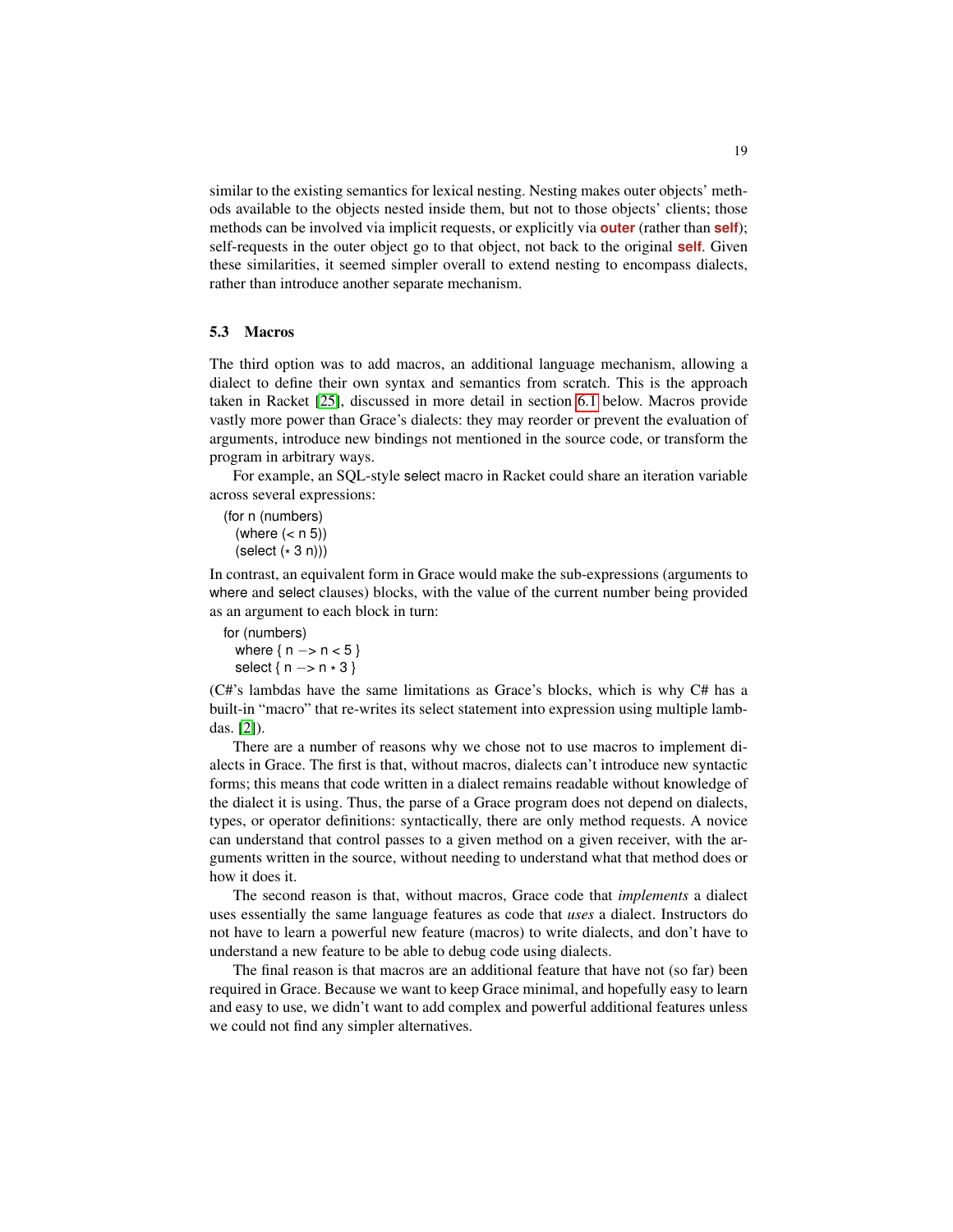#### 5.4 Local Dialects

In the current design, dialects are chosen for the whole of a module. Because dialects rely on lexical scope, an obvious extension is to permit dialects to be applied to smaller "local" lexical scopes, perhaps for the extent of a block, an object constructor, or a class. For example, we could shift into the turtle graphics dialect in the middle of a for loop to draw the bars of a histogram.

```
...
def histogram = source.getData
for (histogram) do { datum −>
 dialect "turtle" do {
   forward(datum *
10)
  right(90); forward(10); right(90)
   forward(datum *
10)
  left(90); forward(10); left(90)
 }
}
```
We have not pursued this extension for several reasons. Local dialects do not seem to be necessary to support teaching — the primary purpose of Grace dialects. Local lexically scoped dialects may indeed be useful for domain specific languages used to support modelling, such as the relationship and finite state machine dialects described in the thesis [\[13\]](#page-24-6), but for pedagogical purposes, students will typically write a single module in a single dialect.

The interaction of dialect scoping and ordinary lexical scoping needs careful thought. In many cases, code in the new dialect may well want to access identifiers from elsewhere in the module, but not from the outer dialect, while in other cases programmers may want to augment the existing dialect on a temporary basis.

Pragmatically, we can generally do without lexical dialects at the cost of extra modules. The above code example could be refactored so that the body of the for loop becomes a method in a separate module that is written in the turtle dialect; the loop would then request that method from the other module.

# <span id="page-19-0"></span>6 Related work

#### <span id="page-19-1"></span>6.1 Racket

Tobin-Hochstadt *et al.* [\[25\]](#page-24-9) describe languages as libraries in Racket, a Scheme-based language with an accompanying IDE designed for teaching. Racket supports multiple language definitions through the use of avowedly *"Advanced Macrology"* [\[6\]](#page-23-4) to translate the input source text down to core Racket, adding new functionality, or even replacing the language syntax and semantics along the way.

Racket (then DrScheme) reintroduced the concept of using multiple "language levels" for teaching [\[8\]](#page-23-2), originally from SP/k [\[12\]](#page-24-1): Grace's dialects were inspired by Racket's language levels. Racket's levels are intended to be moved through in sequence with gradually increasing power: earlier levels restrict functionality that novices will not need to use, and provide more informative error messages and suggestions based on their knowledge of what the programmer can write.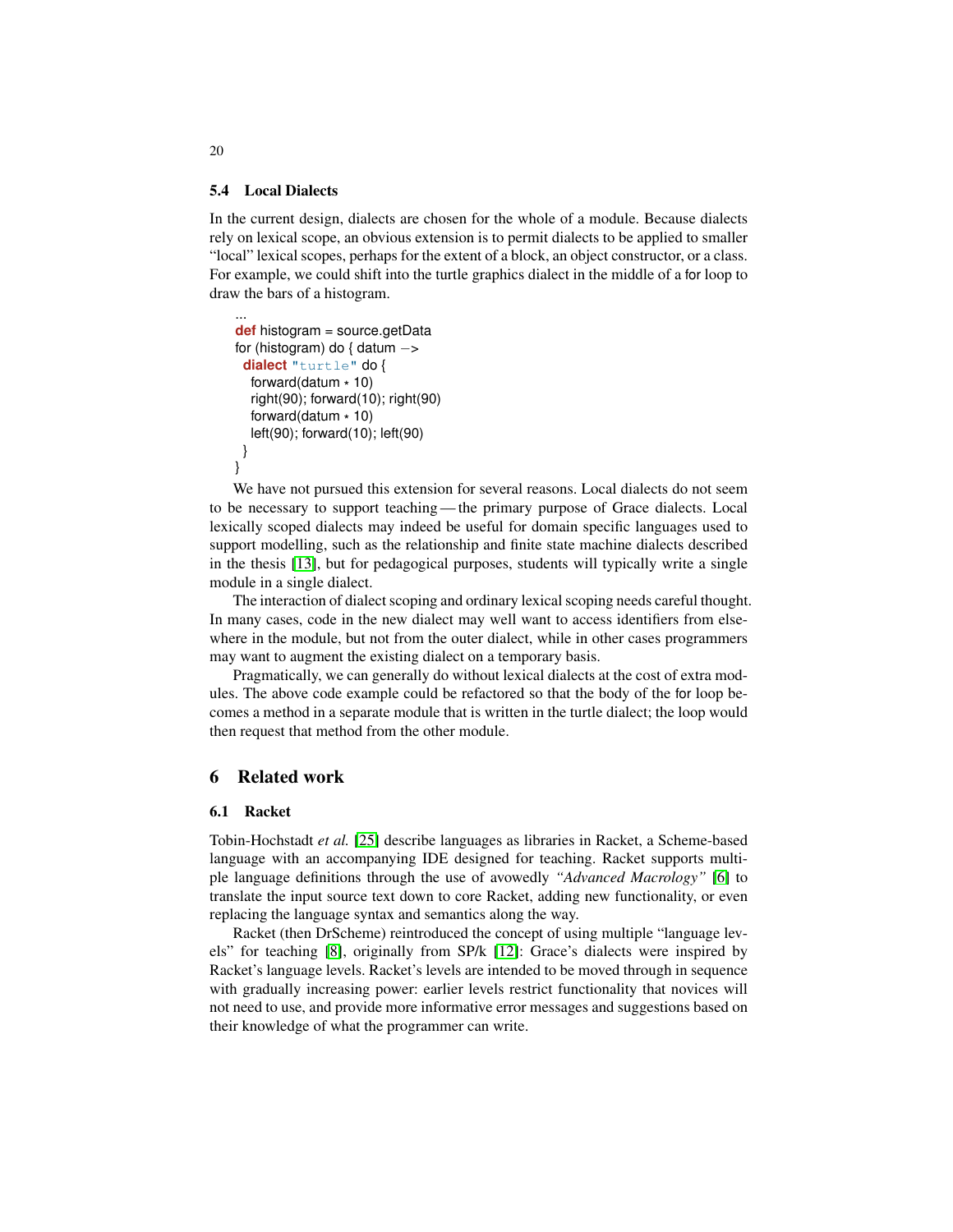Racket languages are strictly more powerful than our dialects, because Racket macros are full Scheme procedures that manipulate syntax trees. This is particularly useful when creating new defining forms, allowing their arguments to span multiple scopes.

A Racket language also has the ability to provide information to the Racket integrated development environment. This information can aid syntax highlighting and error reporting when the language has been modified. Because Grace dialects do not make such modifications, this tight coupling with the editing environment is not required: all programs are in standard Grace syntax. The dialect's checker can provide error reporting to whatever level of detail is required.

Racket also offers significant support for defining new languages from scratch. A Racket language definition can entirely replace the Racket "reader", and parse the source text itself, allowing arbitrary input. A Racket implementation of Algol-60 is included in the Racket distribution, and programs need only declare #lang algol60 in order for the rest of the source to be treated as Algol. Our system does not support this; while a dialect may, by the combination of multi-part methods, operators, and predefined objects, present a language with a similar feel to another, programs written in that dialect must still conform to the overarching Grace syntax. This limitation is both a blessing and a curse. A programmer who already knows the other language may not be immediately at home, but working within a single consistent syntax allows integrating code from different paradigms and gradually moving from one to another.

Compared with Racket, the author of a Grace dialect does not need to embark upon full-scale metaprogramming (nor do they have the opportunity). To define a dialect without a checker, programmers define the methods, classes, variables, and types they want to have available to users exactly as they would in any other program. To provide dialect checkers, programmers need to understand the visitor pattern, or use the "dialect" dialect to write a largely declarative specification of a visitor, within Grace's standard syntax and semantics.

All Grace dialects have the same semantics as any other Grace program — method requests with arguments passed by value. Grace's parse depends only upon syntax, not on types or other implicit operations, so programmers can always determine the flow of execution from a program's surface syntax. By avoiding macros we avoid code that does not do what it appears to do: arguments are always evaluated before methods are requested, new bindings are never introduced implicitly, and parse or type errors can stem only from what was actually written in the input source code. A macro-based system cannot guarantee any of these points.

#### 6.2 Scala

Scala [\[21,](#page-24-10)[23\]](#page-24-11) includes several features supporting domain-specific languages. The language syntax permits methods acting like built-in structures and operators with many levels of precedence and associativity. Scala implicit parameters allow an argument to be passed without naming it, determined by the type. In combination these allow domain-specific languages that are aware of the context in which they are used. Scala's treatment of syntax and semantics is determined by the static type information it has available. By contrast, Grace programs have the same semantics with or without type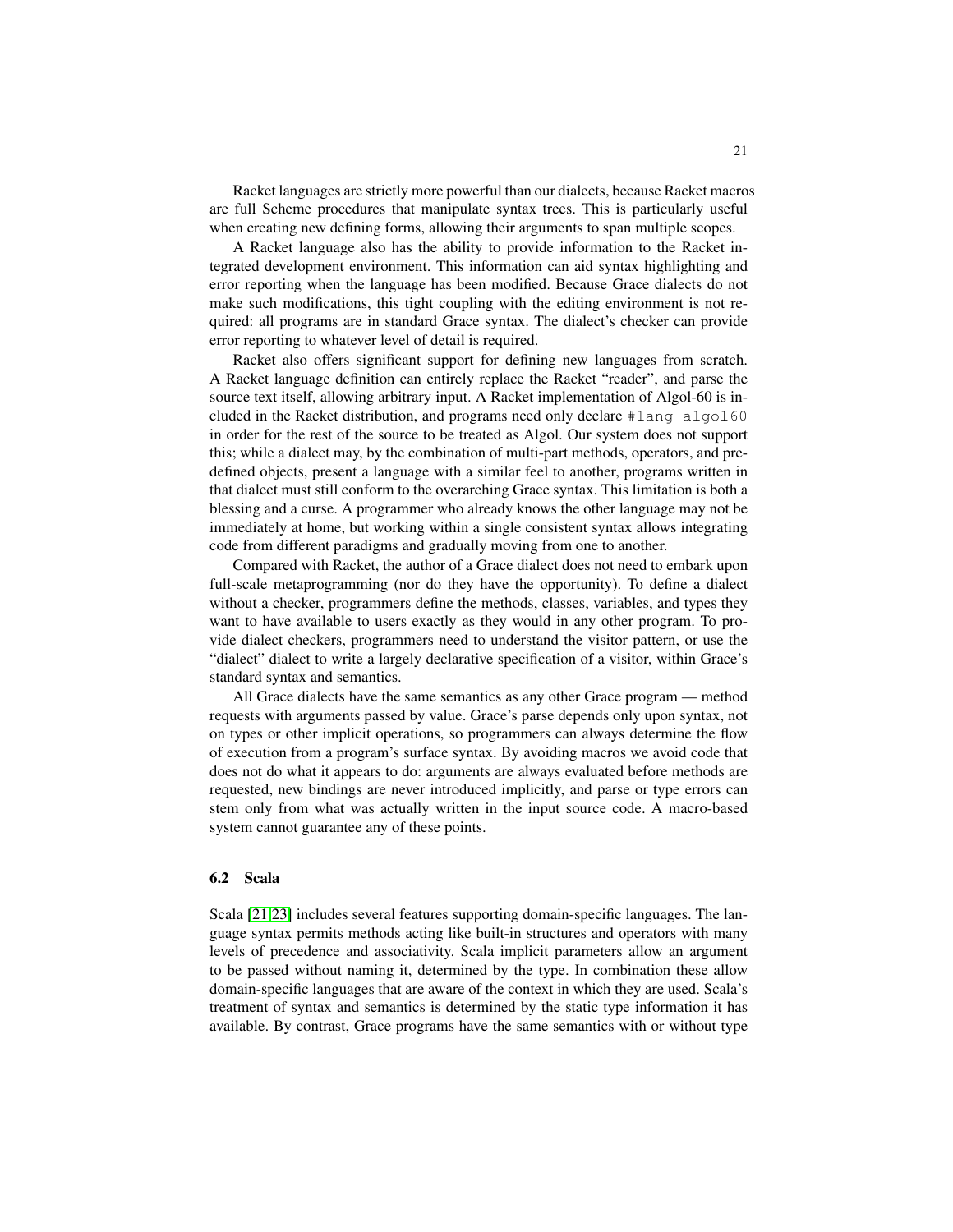definitions, and Grace's syntax, while flexible, does not admit ambiguities that need to be resolved by static types.

Scala also includes powerful macro features [\[7](#page-23-5)[,5\]](#page-23-6) integrating the compiler and runtime. There is no formal "dialect" system in Scala, although similar functionality can be built using other constructs of the language. Scala mirrors have the ability to perform both run-time and compile-time reflection, and these can be used to implement domain-specific languages with similar ability to those in Racket, including the ability to defer some processing until run time, although with the same fundamental syntax. Compile-time execution in Grace dialects is limited to reading and proscribing: they cannot modify or specialise code, and the run-time behaviour of dialects is exactly Grace method execution.

### 6.3 Ruby

In Ruby internal domain-specific languages (DSLs) are common, supported by particular language features [\[9\]](#page-23-7). Two common strategies for Ruby DSLs involve using the language's open classes, and using per-instance dynamically-bound evaluation.

Open classes permit modifying third-party classes — including built-in objects to add new methods, enabling users of the DSL to write, for example, 3.years.ago to represent a time. These modifications are globally visible, and work only so long as they don't conflict with other modifications.

The second strategy depends on dynamically-bound block evaluation using the method instance\_eval. This method allows one to execute a block of code inside the context of another object  $L$  as though the block were written inside  $L$ 's definition, and thus with access to methods defined in  $L$ . The language syntax permits reasonably fluid code to be written in this way. Moreover, different DSLs may be used at different points by evaluating code inside different objects.

Grace's dialects are more static than Ruby's. Whereas Ruby uses dynamic metaprogramming to modify existing classes or modules, Grace uses nesting to make definitions available where they are needed; in Grace, the bindings seen by a block depend on where it is defined, and not on where it is evaluated.

### 6.4 Haskell

Haskell is also used to define domain specific languages [\[1,](#page-23-8)[16\]](#page-24-12). Haskell DSLs typically use the language's type classes to embed themselves in the language. Existing functions and operators become part of the language by defining type-class instances for the language representation— whether that representation is the data the DSL consumes, or a reflexive representation of the program itself. Static type information directs which functions are actually executed for a particular expression, often based upon the calling context (i.e. the expected return type). A programmer can temporarily enter the domain of a DSL simply by declaring the return type of their function.

Static type information is crucial to the semantics of Haskell DSLs (as it is in Haskell programs generally). A semantics relying on static types is undesirable for a gradually-typed language like Grace. Haskell's available syntax is more constrained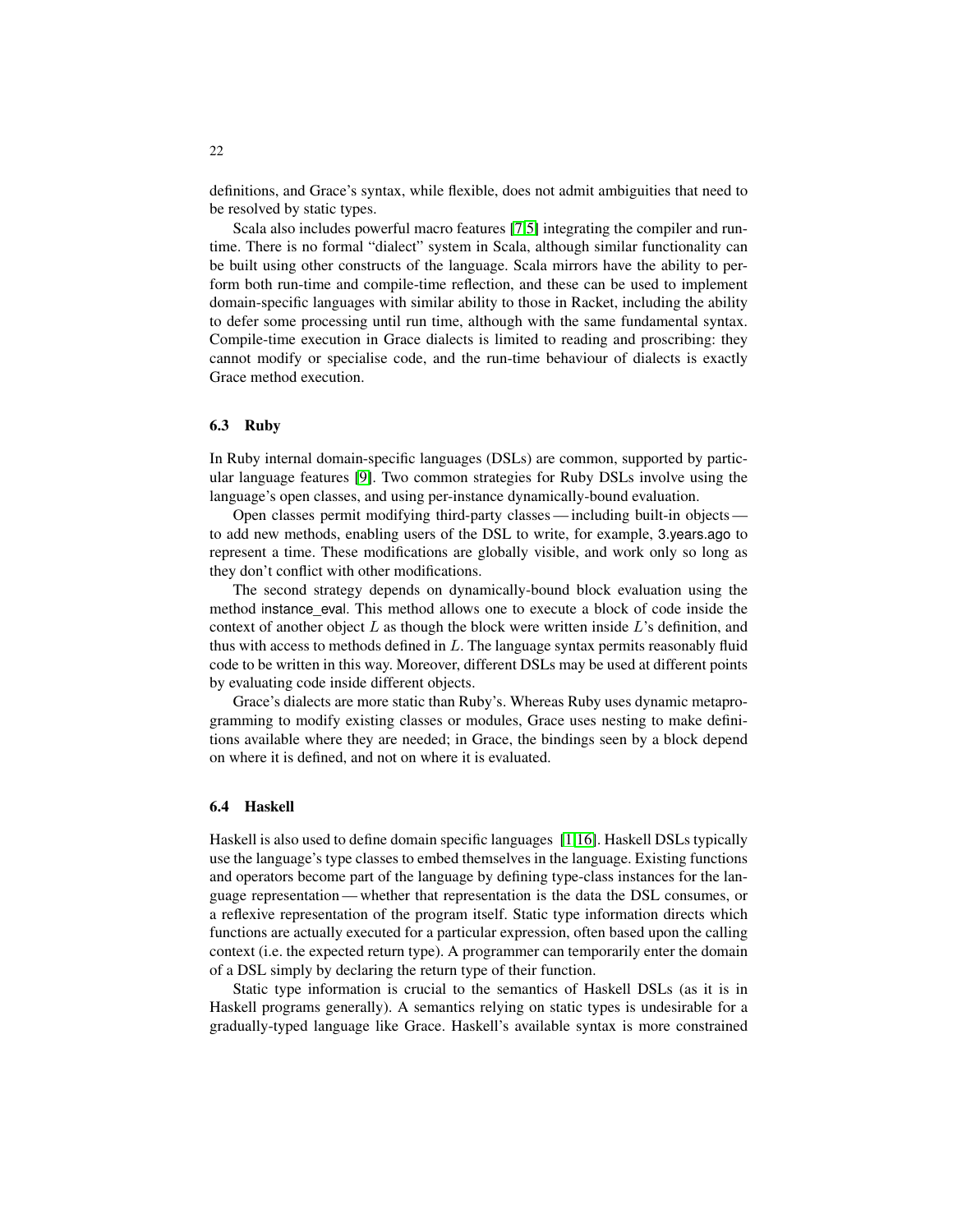than Grace's dialects, and the scope for extension is more constrained by what already exists in the language. A Haskell DSL will have difficulty relying on some subset of the functions or operators from a Haskell type class, while Grace dialects may define exactly the methods and operators they need.

### 6.5 Cedalion

Cedalion [\[17\]](#page-24-13) is a language for defining domain-specific languages. Cedalion aims to promote "language-oriented programming", a programming style in which many DSLs are used in combination, with a new language defined for each subdomain spanned by the program. Lorenz and Rosenan, Cedalion's designers, define four kinds of languageoriented programming system: internal DSLs, where a DSL is implemented within a host language (as in a Grace dialect), external DSLs, where the DSL is a separate language with its own compiler or interpreter, language workbenches, which combine tools and an IDE to present external DSLs as though they were internal, and languageoriented programming languages, like Cedalion.

All Cedalion languages are interoperable because they share the same host language. In this respect they resemble Grace dialects: within the same fundamental semantics, many different variants may coexist simultaneously. On the other hand, Cedalion uses a special "projectional editor" [\[26\]](#page-24-14) to edit code: the abstract syntax tree is edited, rather than textual source. A Cedalion language defines a display grammar for that syntax tree, rather than a parsing grammar for text. This approach contrasts with Grace, where the same surface syntax persists in every dialect, but where the syntax itself is quite flexible. A reader of one Cedalion language has no more benefit in understanding another than an outsider, while an author in the language needs not conform to any other overriding syntax. In both cases, Cedalion takes the opposite position to Grace.

#### 6.6 Pluggable Checkers

JavaCOP [\[18\]](#page-24-15) is a framework for implementing pluggable type systems in Java. This framework provides a declarative language for specifying new type rules and a system for enforcing those rules during compilation. JavaCOP rules may enforce, for example, that a parameter must not be null, or that a field is transitively read-only. A dialect can enforce these rules as well, but is also able to enforce broader constraints by extending or limiting the constructs available to the user of the dialect.

The Checker Framework [\[22\]](#page-24-16) is a mature library that provides similar functionality to JavaCOP, with better support for overloading and some other Java language features in part by using an only-partially-declarative syntax. Imperative rules provide more power to the Checker Framework than JavaCOP at the expense of concision. Our system allows combining the two by building dialects specifically for the purpose of writing other dialects and checkers, which may provide declarative syntax as well as allowing flexible imperative tests.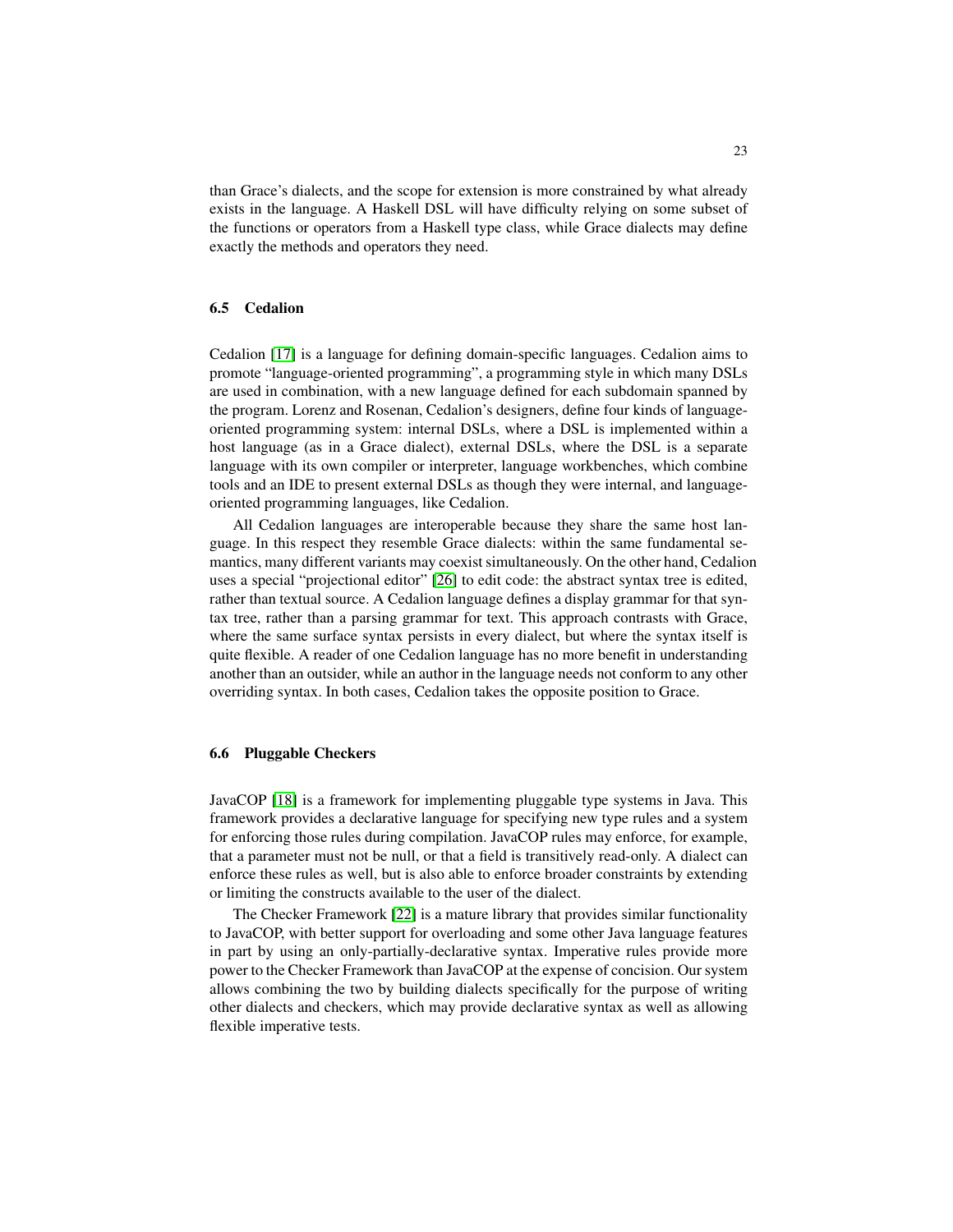# 7 Conclusion

*The language designer should be familiar with many alternative features designed by others, and should have excellent judgment in choosing the best* — Tony Hoare,

Hints on Programming Language Design [\[11\]](#page-24-17).

We have described how a novel combination of language features — lexically nested objects, syntax for blocks and multi-part method names, optional typing, and pluggable checkers — supports dialects in Grace. Because Grace's dialects are based on these standard language features, programmers can write dialects much as they write any other Grace program — by defining objects and methods— without having to learn additional macro systems, define lexers, parsers, and semantic rules, or use metaprogramming to modify class definitions on the fly. To illustrate the power of Grace's dialect mechanism, we have presented a number of case studies of dialects of varying complexity. These range from a Logo-style turtle graphics microworld, through an Eiffel-style design by contract dialect, to a dialect that ensures that programs are statically typed, and a dialect that helps instructors to write dialects.

A more mature implementation (compiler and IDE) will enable us to begin empirical evaluations of Grace in use in teaching. We hope to begin these evaluations in October 2014, and expect to refine Grace's design based on this experience. Much work remains to be completed with Grace in general and dialects in particular. Grace's implementation, although sufficient to host the compiler, and to support small assignments in programming-language classes, is still a proof-of-concept prototype.

Acknowledgements. We thank Matthias Felleisen and the other (anonymous) reviewers for their comments on a previous versions of this paper.

# References

- <span id="page-23-8"></span>1. Augustsson, L., Mansell, H., Sittampalam, G.: Paradise: a two-stage DSL embedded in Haskell. In: ICFP. pp. 225–228. ICFP '08, ACM, New York, NY, USA (2008)
- <span id="page-23-3"></span>2. Bierman, G.M., Meijer, E., Torgersen, M.: Lost in translation: formalizing proposed extensions to C#. In: OOPSLA (2007)
- <span id="page-23-0"></span>3. Black, A.P., Bruce, K.B., Homer, M., Noble, J.: Grace: the absence of (inessential) difficulty. In: Onward! pp. 85–98. ACM, New York, NY, USA (2012)
- <span id="page-23-1"></span>4. Black, A.P., Bruce, K.B., Homer, M., Noble, J., Ruskin, A., Yannow, R.: Seeking Grace: a new object-oriented language for novices. In: SIGCSE (2013)
- <span id="page-23-6"></span>5. Burmako, E., Odersky, M., Vogt, C., Zeiger, S., Moors, A.: Scala macros. [http://](http://scalamacros.org) [scalamacros.org](http://scalamacros.org) (Apr 2012)
- <span id="page-23-4"></span>6. Culpepper, R., Tobin-Hochstadt, S., Flatt, M.: Advanced macrology and the implementation of Typed Scheme. In: ICFP workshop on Scheme and Functional Programming (2007)
- <span id="page-23-5"></span>7. EPFL: Environment, universes, and mirrors - Scala documentation. [http://docs.scala-lang.](http://docs.scala-lang.org/overviews/reflection/environment-universes-mirrors.html) [org/overviews/reflection/environment-universes-mirrors.html](http://docs.scala-lang.org/overviews/reflection/environment-universes-mirrors.html) (2013)
- <span id="page-23-2"></span>8. Findler, R.B., Clements, J., Flanagan, C., Flatt, M., Krishnamurthi, S., Steckler, P., Felleisen, M.: DrScheme: a programming environment for Scheme. J. Funct. Program. 12(2), 159–182 (3 2002)
- <span id="page-23-7"></span>9. Fowler, M.: Domain Specific Languages. AW (2011)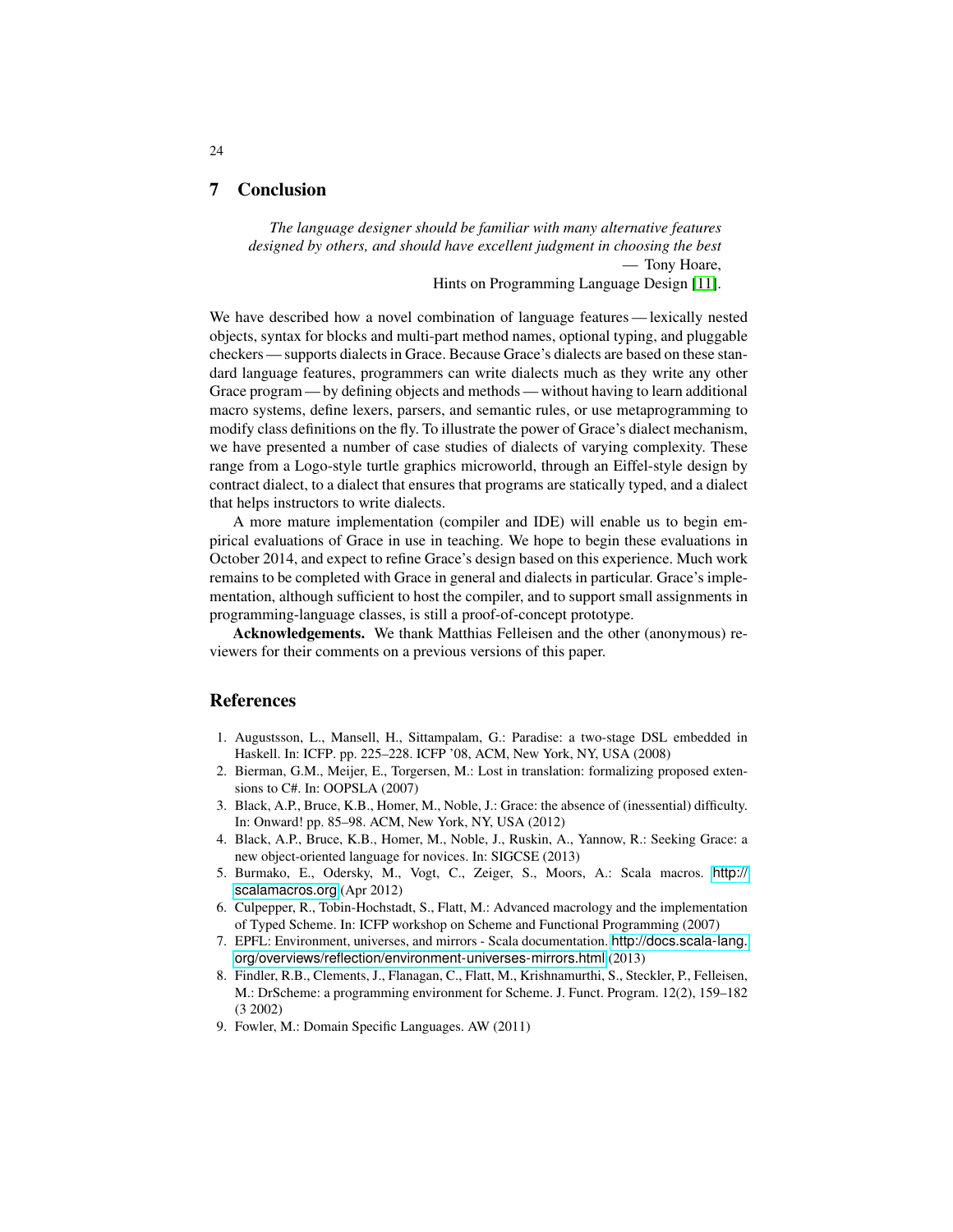- <span id="page-24-5"></span>10. Gamma, E., Helm, R., Johnson, R.E., Vlissides, J.: Design Patterns. AW (1994)
- <span id="page-24-17"></span>11. Hoare, C.: Hints on programming language design. Tech. Rep. AIM-224, Stanford Artificial Intelligence Laboratory (1973)
- <span id="page-24-1"></span>12. Holt, R.C., Wortman, D.B.: A sequence of structured subsets of PL/I. SIGCSE Bull. 6(1), 129–132 (Jan 1974), <http://doi.acm.org/10.1145/953057.810456>
- <span id="page-24-6"></span>13. Homer, M.: Graceful Language Features and Interfaces. Ph.D. thesis, Victoria University of Wellington (2014)
- <span id="page-24-4"></span>14. Homer, M., Bruce, K.B., Noble, J., Black, A.P.: Modules as gradually-typed objects. In: Proceedings of the 7th Workshop on Dynamic Languages and Applications. pp. 1:1–1:8. DYLA '13, ACM, New York, NY, USA (2013), <http://doi.acm.org/10.1145/2489798.2489799>
- <span id="page-24-3"></span>15. Homer, M., Noble, J., Bruce, K.B., Black, A.P., Pearce, D.J.: Patterns as objects in Grace. In: Dynamic Language Symposium. ACM, New York, NY, USA (2012)
- <span id="page-24-12"></span>16. Jones, M.P.: Experience report: playing the DSL card. In: ICFP (2008)
- <span id="page-24-13"></span>17. Lorenz, D.H., Rosenan, B.: Cedalion: a language for language oriented programming. OOP-SLA 46 (Oct 2011)
- <span id="page-24-15"></span>18. Markstrum, S., Marino, D., Esquivel, M., Millstein, T.D., Andreae, C., Noble, J.: JavaCOP: Declarative pluggable types for Java. ACM Trans. Program. Lang. Syst. 32(2) (2010)
- <span id="page-24-7"></span>19. Meyer, B.: Eiffel: The Language. Prentice Hall (1992)
- <span id="page-24-8"></span>20. Odersky, M.: Contracts for scala. In: Barringer, H., Falcone, Y., Finkbeiner, B., Havelund, K., Lee, I., Pace, G., Roşu, G., Sokolsky, O., Tillmann, N. (eds.) Runtime Verification. LNCS, vol. 6418, pp. 51–57. Springer, Berlin (2010)
- <span id="page-24-10"></span>21. Odersky, M.: The Scala language specification. Tech. rep., Programming Methods Laboratory, EPFL (2011)
- <span id="page-24-16"></span>22. Papi, M.M., Ali, M., Correa, Jr., T.L., Perkins, J.H., Ernst, M.D.: Practical pluggable types for Java. In: ISSTA (2008)
- <span id="page-24-11"></span>23. Rompf, T., Odersky, M.: Lightweight modular staging: a pragmatic approach to runtime code generation and compiled DSLs. In: GPCE. pp. 127–136. New York, NY, USA (2010)
- <span id="page-24-2"></span>24. Ross, D.T.: Uniform referents: An essential property for a software engineering language. In: Tou, J.T. (ed.) Software Engineering, vol. 1, pp. 91–101. Academic Press (1970)
- <span id="page-24-9"></span>25. Tobin-Hochstadt, S., St-Amour, V., Culpepper, R., Flatt, M., Felleisen, M.: Languages as libraries. In: PLDI (2011)
- <span id="page-24-14"></span>26. Voelter, M.: Embedded software development with projectional language workbenches. In: Petriu, D.C., Rouquette, N., Haugen, Ø. (eds.) MoDELS. LNCS, vol. 6395, pp. 32–46. Springer-Verlag, Berlin, Heidelberg (2010)
- <span id="page-24-0"></span>27. Wirth, N.: The programming language PASCAL. Acta Informatica 1(1) (1971)